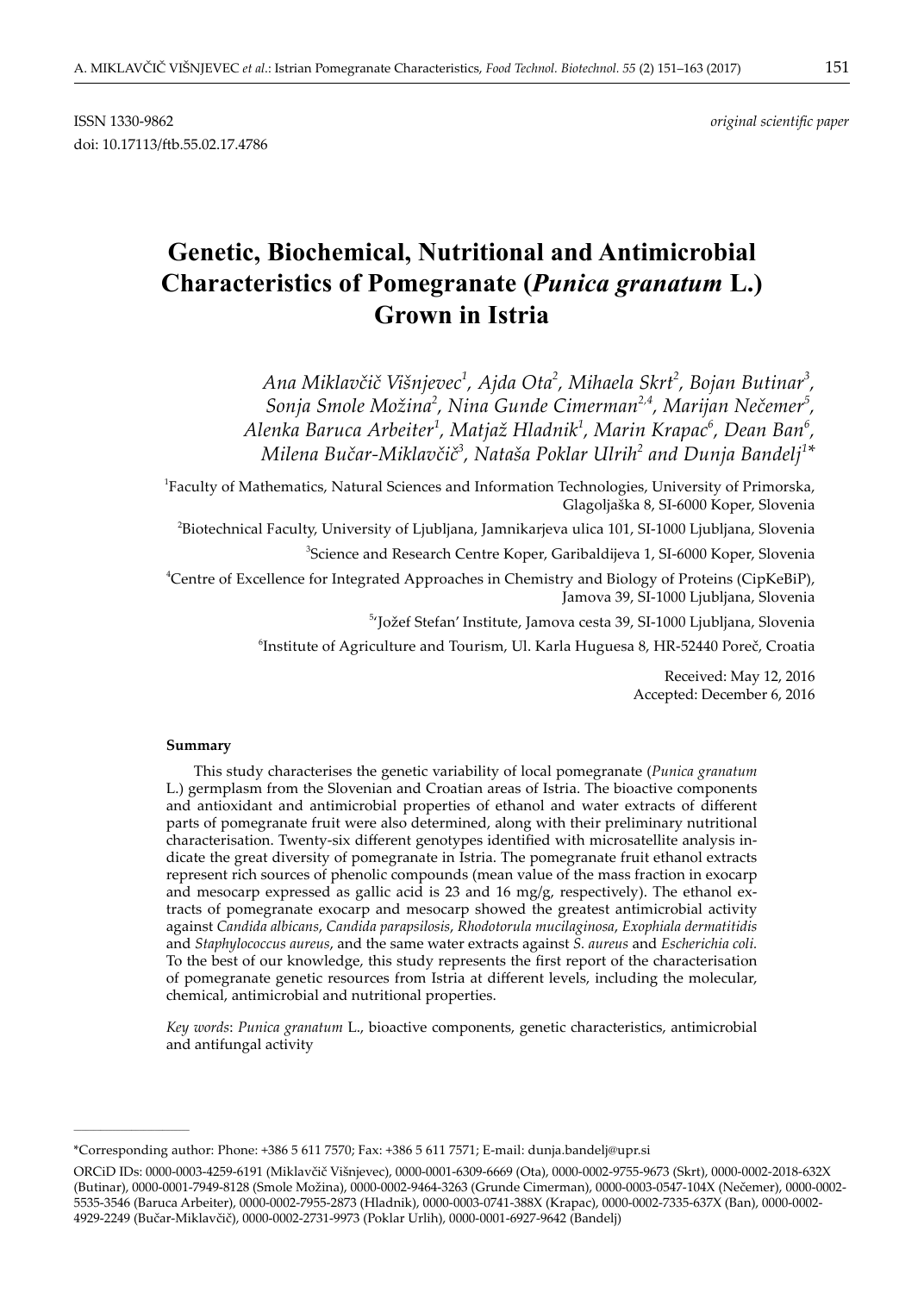# **Introduction**

Horticultural plants are very important for human diet as sources of vitamins, minerals and dietary fibre. They have also become a significant part of human life due to their medicinal and environmental uses as well as their aesthetic and economic values. The stem, leaves, flowers, roots, and vegetable and fruit crops have the highest potential of utilisation (*1–4*). Pomegranate (*Punica granatum* L.) belongs to the Lythraceae family (*5*). The *Punica* genus includes only two species: *P. granatum* L. and *P. protopunica* Balf, with the former believed to be autochthonous to an area between Iran and the Himalayas in northern India (*6,7*). Due to its good adaptation to a wide range of climate and soil conditions, pomegranate is now grown in many different geographical regions including the Mediterranean basin, Asia and California, USA (*8*). The pomegranate fruit is commonly consumed fresh and it is also used for production of juice, syrup, jam and wine (*6*).

Pomegranate fruit represents a rich source of bioactive components and minerals (*9*). These have been reported in different parts of the fruit, such as the exocarp, seeds and arils (*10*). Moreover, other compounds in the fruit can have protective influence on human health, such as punicic acid, a conjugated fatty acid in pomegranate seed oil.

The functional properties of this fruit and the need for breeding programs for pomegranate have encouraged genetic investigations. Although pomegranate is considered as an underused and minor fruit species (*11,12*), efforts to develop new and highly informative microsatellite molecular markers have been developed in *P. granatum* (*7,13–17*). Their applicability to *P. granatum* DNA genotyping procedures and diversity studies has been demonstrated in Iran (*15,16*), Tunisia (*14,17*) and Turkey (*13*).

In the northern Adriatic region, large pomegranate orchards are rare, although individual trees are frequently planted in home and market gardens together with olives, figs, and other Mediterranean plants. Nevertheless, the economic potential and functional properties of this fruit suggest the larger cultivation of pomegranate. For successful promotion of the cultivation of local ecotypes that are already present in the region of Istria, investigation into the *P. granatum* genetic resources and the identification of the most promising ecotypes is necessary. To the best of our knowledge, this study represents the first report on the characterisation of *P. granatum* genetic resources from Istria at the molecular, chemical, antimicrobial and nutritional levels.

The aim of the present study was to characterise the genetic variability of the local *P. granatum* germplasm from the Slovenian and Croatian areas of Istria. Furthermore, we investigated the content of important phenolic compounds and their antioxidant properties in ethanol and water extracts of different parts of pomegranate fruit, along with their antimicrobial properties. In addition, preliminary characterisation of the nutritional properties of different parts of *P. granatum* fruit was performed. It is important to note that the genetic, antimicrobial and chemical properties were assessed for the same samples.

#### **Materials and Methods**

# *Plant material and collection sites*

Thirty-five pomegranate (*Punica granatum*) samples were used for the genetic characterisation. These included varieties with known provenance, as well as local accessions and potential wild forms from Slovenian and Croatian areas of Istria (Table 1), a peninsula on the northern coast of the Adriatic Sea. The plant materials of this regional pomegranate germplasm were collected in the field, mostly from family gardens and orchards, along with the *P. granatum* varieties provided by the nursery Skink Ltd (Rovinj, Croatia) for molecular analysis. Chemical analysis was performed on eight of the selected samples, coded Pg1, Pg5, Pg6, Pg7, Pg8, Pg9, Pg10 and Pg12 (Table 1).

The climate in the coastal part of Istrian peninsula is Mediterranean (Cs according to Köppen classification), with mild winters and dry and warm summers, and an average of 2400 h of sunshine per year (*18*). The average monthly temperatures range from a minimum of  $6^{\circ}$ C in January, to a maximum of 26 °C in July. The average minimum monthly rainfall is in July (40.1 mm) and the average maximum monthly rainfall is in November (101.8 mm). The terrain in Istria is mostly a limestone plateau, much of which lacks water due to its karst topography.

The sampled *P. granatum* trees and shrubs were extensively cultivated using no special agronomic technologies (*e.g*. irrigation, fertilisation, plant protection). The pomegranate fruits were harvested in the beginning of November 2014, as part of the normal ripening period for pomegranate in different parts of Istria (Table 1: Baredi, Izola, Koper, Kampolin, Marasi, Rovinj, Rabac and Seča). The fruits were harvested randomly from each of the four orientations of the plants, and were immediately taken to the laboratory for analysis. For chemical analysis only healthy, ripe fruits were included. Based on these exclusion factors, 2 to 13 fruits were included in each single sample.

The pomegranate seeds and arils were separated from the exocarp and mesocarp. Before determination of the phenolic compounds and the antioxidant and antimicrobial properties, different parts of the pomegranate (exocarp, mesocarp and squeezed juice from arils) were lyophilised, with the remaining deposits crushed to form powders. The water and 70 % ethanol extracts from these exocarp, mesocarp and aril samples were prepared by extraction of 5 g of lyophilised powdered mesocarp in 40 mL of solvent (water and 70 % ethanol) for 4 h. These extracts were then centrifuged at 10 000×*g* (model Rotanda 460R; Hettich, Tuttlingen, Germany), dried under rotary evaporation (model HT-4 Series II; Genevac Ltd, Ipswich, UK) and lyophilised (model Alpha 1-2 LD plus; Christ, Osterode, Germany). These deposits from the extracts were kept at –20 °C until further analysis.

#### *Genetic analysis*

## DNA extraction and genotyping

As pomegranate contains high amounts of polysaccharides and polyphenolic compounds (*19*), the total DNA was extracted from leaf tissue according to a slight-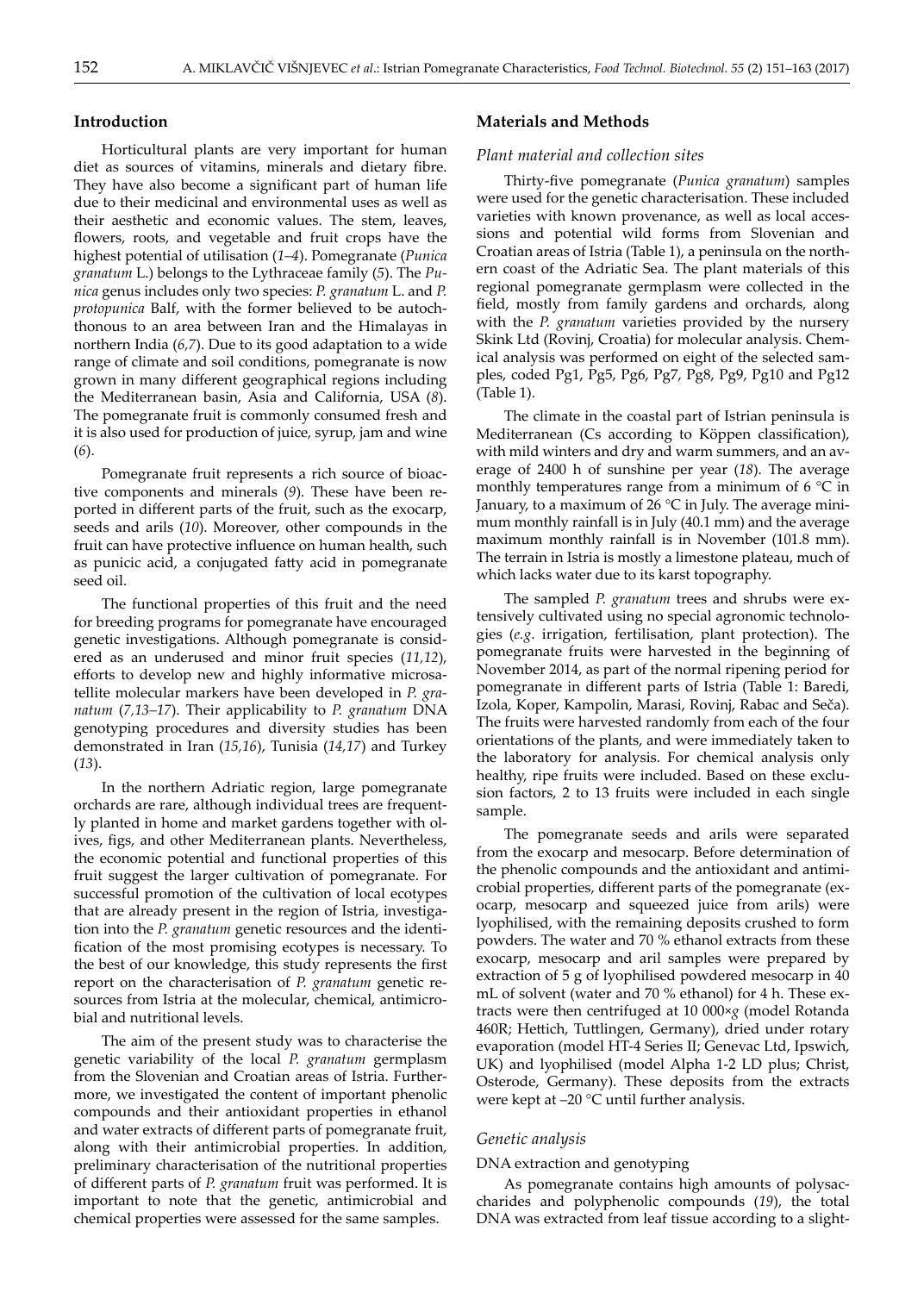| Collection          | Code                    | Variety name/                                 | Latitude                 | Longitude    |  |  |
|---------------------|-------------------------|-----------------------------------------------|--------------------------|--------------|--|--|
| site,<br>country    | local accession<br>name |                                               | (N)                      | (E)          |  |  |
| Baredi,<br>Slovenia | $Pg1^1$                 | Unknown                                       | 45°30'53"                | 13°40'59.4"  |  |  |
| Izola,              | Pg <sub>2</sub>         | Unknown                                       | 45°32'23.3"              | 13°41'19.8"  |  |  |
| Slovenia            | Pg3                     | Unknown                                       | 45°32'23.6"              | 13°41'19.3"  |  |  |
|                     | Pg4                     | Unknown                                       | 45°32'23.4"              | 13°41'19.2"  |  |  |
|                     | $\text{Pg}5^1$          | Unknown                                       | 45°32'23.3"              | 13°41'19.5"  |  |  |
| Koper,<br>Slovenia  | Pg6 <sup>1</sup>        | Unknown                                       | 45°32'5.5"               | 13°41'56.6"  |  |  |
| Kampolin,           | $Pg7^1$                 | Unknown                                       | 45°30'43.9"              | 13°36'4.9"   |  |  |
| Slovenia            | Pg8 <sup>1</sup>        | Unknown                                       | 45°30′43.9′′             | 13°36′5.2′′  |  |  |
| Marasi,             | Pg9 <sup>1</sup>        | Unknown                                       | 45°9'29''                | 13°42'29.8"  |  |  |
| Croatia             | Pg10 <sup>1</sup>       | Unknown                                       | 45°9'29"                 | 13°42'29.9"  |  |  |
|                     | Pg11                    | Unknown                                       | 45°9'29.5"               | 13°42'32"    |  |  |
|                     | Pg12 <sup>1</sup>       | Unknown                                       | 45°9'28.7"               | 13°42'33.1"  |  |  |
| Skink Ltd,          | Pg13                    | $'$ Nar $'$ <sup>2</sup>                      | 45°6'41.2"               | 13°38'12.7"  |  |  |
| Rovinj,             | Pg14                    | 'Irački ljutunac' <sup>2</sup>                | 45°6'41.2"               | 13°38′12.7′′ |  |  |
| Croatia             | Pg15                    | 'Barski sladun' <sup>2</sup>                  | 45°6'41.2"               | 13°38'12.7"  |  |  |
|                     | Pg16                    | 'Barski žuto-<br>narančaste kore <sup>2</sup> | 45°6'41.2"               | 13°38'12.7"  |  |  |
|                     | Pg17                    | 'Rumanjaš slatki' <sup>2</sup>                | 45°6'41.2"               | 13°38'12.7"  |  |  |
|                     | Pg18                    | 'Slatki rani <sup>'2</sup>                    | 45°6'41.2"               | 13°38'12.7"  |  |  |
|                     | Pg19                    | 'Dente di<br>Cavallo' <sup>3</sup>            | 45°6'41.2"               | 13°38'12.7"  |  |  |
|                     | Pg20                    | 'Medun <sup>'2</sup>                          | 45°6'41.2"               | 13°38'12.7"  |  |  |
|                     | Pg21                    | 'Modraš divlji<br>šipek' <sup>2</sup>         | 45°6'41.2"               | 13°38'12.7"  |  |  |
|                     | Pg <sub>22</sub>        | 'Glavaš' <sup>2</sup>                         | 45°6'41.2"               | 13°38'12.7"  |  |  |
|                     | Pg <sub>23</sub>        | 'Valenciana' <sup>3</sup>                     | 45°6'41.2"               | 13°38′12.7′′ |  |  |
|                     | Pg24                    | 'Wonderful' <sup>3</sup>                      | 45°6'41.2"               | 13°38'12.7"  |  |  |
|                     | Pg25                    | 'Mollar de Elche' <sup>3</sup>                | 45°6'41.2"               | 13°38'12.7"  |  |  |
| Rabac,              | Pg26                    | Unknown                                       | 45°4'37.8"               | 13°40'44.5"  |  |  |
| Croatia             | Pg27                    | Unknown                                       | 45°4'37.8"               | 13°40'44.7"  |  |  |
|                     | Pg28                    | Unknown                                       | 45°4'37.9"               | 13°40'44.6"  |  |  |
|                     | Pg29                    | Unknown                                       | 45°4'37.6"               | 13°40'42.9"  |  |  |
|                     | Pg30                    | Wild                                          | $45^{\circ}5'11.5''$     | 14°9'28.7"   |  |  |
| Seča,               | Pg43                    | Unknown                                       | 45°30′4.3″               | 13°35'47"    |  |  |
| Slovenia            | Pg44                    | Unknown                                       | 45°30′4.4′′              | 13°35'44.5"  |  |  |
|                     | Pg45                    | 'Domača' <sup>2</sup>                         | 45°30'4.2"               | 13°35'44.6"  |  |  |
|                     | Pg46                    | Unknown                                       | 45°30'4.3"               | 13°35'47.2"  |  |  |
|                     | $P_{247}$               | 'Italijanska' <sup>2</sup>                    | N45°30'4.6" E13°35'45.8" |              |  |  |

Table 1. Pomegranate (*Punica granatum* L.) accessions used in this study

1 samples included in chemical and microbiological analyses, <sup>2</sup>local name, <sup>3</sup>variety name

ly modified protocol of Japelaghi *et al*. (*20*) that was suitable for DNA isolation from such tissues that are rich in secondary metabolites. For protein denaturation and purification of genomic DNA, instead of the chloroform/isoamyl alcohol (24:1, by volume) mixture recommended in the original protocol (*20*), a phenol/chloroform/isoamyl

alcohol (25:24:1, by volume; Sigma-Aldrich, St. Louis, MO, USA) mixture was used. Since no amplification of the PCR products was obtained in a PCR protocol optimisation step, two additional phenol-chloroform extractions were done on the same DNA samples, followed by isopropanol precipitation step. DNA concentrations were measured using a fluorometer (Qubit™, Invitrogen, Thermo Fisher Scientific, Waltham, MA, USA).

Twelve microsatellite loci were included into the DNA genotyping procedure: ABRII-MP30, ABRII-MP42 (*15*), pg08, pg10, pg17, pg18 (*16*), Pom006, Pom013 (*14*), PGCT015, PGCT088, PGCT093A and PGCT111 (*7*). Amplification of the microsatellites was carried out in PCR reactions in a total volume of 15 μL, containing the supplied PCR buffer (Promega, Mannheim, Germany), 2 mM  $MgCl<sub>2</sub>$ , 0.2 mM of each dNTP (Sigma-Aldrich), 0.2 µM of each locus-specific primer (IDT-DNA, Leuven, Belgium), with one of the primers in the pair elongated for the M13 (−21) universal sequence (IDT-DNA) (*21*), 0.25 μM M13 (−21) universal primer labelled with 6-FAM, VIC, PET or NED (Applied Biosystems, Woolston, UK), 0.375 U of Taq DNA polymerase (Promega), and 40 ng of DNA. The amplification of the DNA was performed in a 2720 thermal cycler (Applied Biosystems, Thermo Fisher Scientific, Singapore). For the microsatellite loci ABRII-MP, pg and Pom, the cycling conditions of the two-step PCR were as follows: first step: 94 °C for 5 min, five cycles of 45 s at 94  $°C$ , 30 s at 57 °C, lowered by 1 °C in each cycle, and 30 s at 72 °C; and second step: 30 cycles of 30 s at 94 °C, 30 s at 52 °C, and 90 s at 72 °C; and a 10-minute extension step at 72 °C. The amplification protocol for the microsatellite locus PGCT was performed according to Schuelke (*21*). Separation of the amplified microsatellites was performed on a 3130 Genetic Analyzer (Applied Biosystems, Hitachi High-Technologies Corporation, Tokyo, Japan), using GeneScanTM-500 LIZ® (Applied Biosystems, Woolston, UK) for the size standards, and the data were analysed using the Gene Mapper v. 4.1 software (Applied Biosystems, Thermo Fisher Scientific, Foster City, CA, USA).

#### Genetic data analysis

For a total of 35 pomegranate samples, the following genetic parameters were calculated from the data for the 12 microsatellite loci: the observed and expected heterozygosity, the Hardy-Weinberg equilibrium test, the effective number of alleles, the probability of identity, the frequency of null alleles per locus, and the polymorphic information content (PIC).

The genetic parameters of observed and expected heterozygosity and PIC were calculated using the CER-VUS v. 3.0.7 program (*22*), with the IDENTITY v. 1.0 program (*23*) used to calculate the probabilities of identity. The frequencies of null alleles per locus were estimated using the FreeNA v. 1.2 software (*24*). GENEPOP v. 4.2 (*25,26*) was used to test the genotypic frequencies for conformance to the Hardy-Weinberg equilibrium test expectations, to test the loci for linkage disequilibrium, and to estimate the significance of the genotypic differentiation between the population pairs. Probability tests for loci with less than five alleles were based on the complete enumeration method, as described by Louis and Dempster (*27*), while for loci with five or more alleles, the Markov chain algorithm was used (*25,28*), with 1000 dememorisation steps, 100 batches, and 1000 iterations per batch.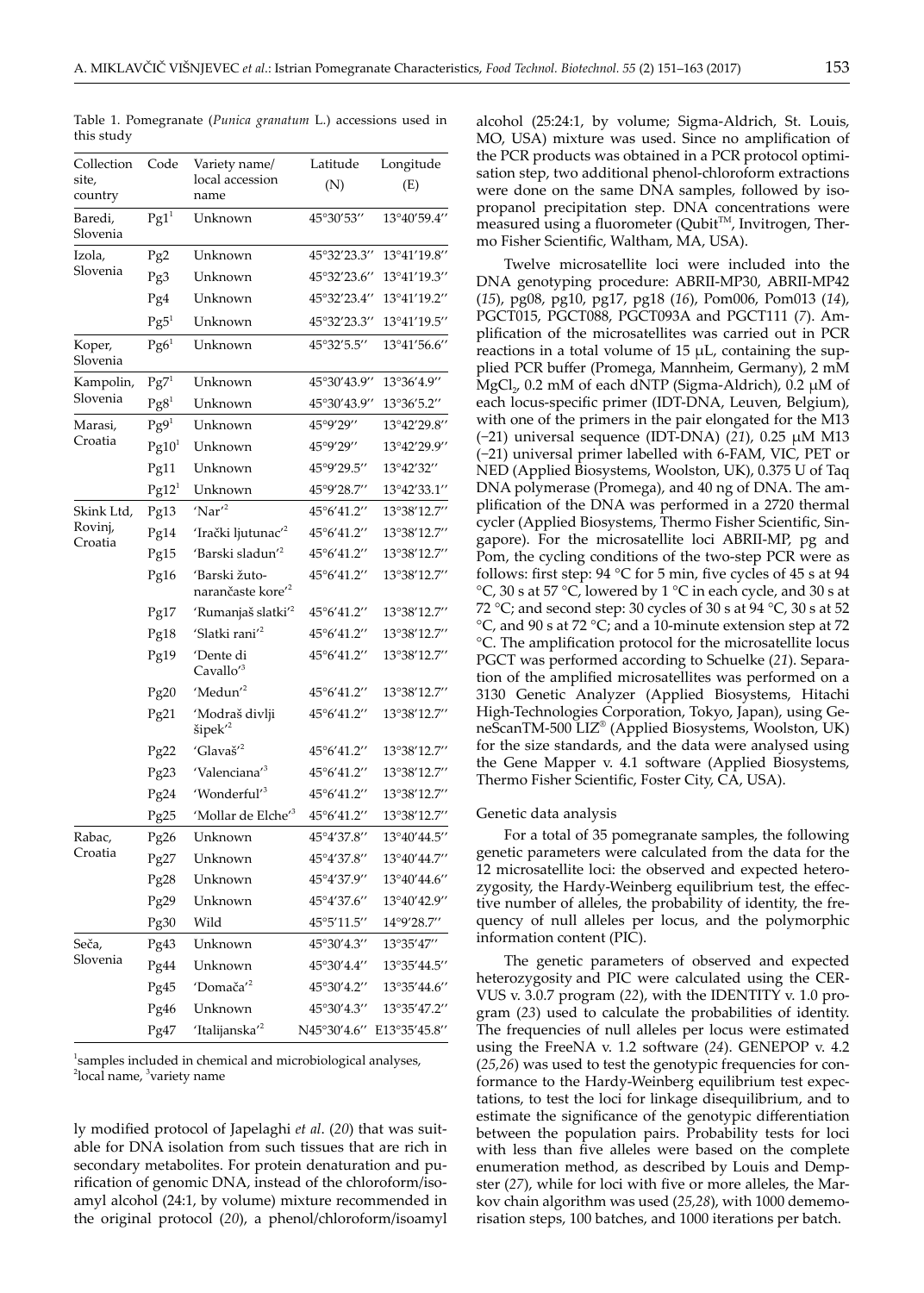The genetic distances between these 35 pomegranate samples were calculated using Jaccard's coefficient of similarity, and the dendrogram was constructed using the unweighted pair-group method. The correlation coefficient between the similarity matrix and the cophenetic value matrix was computed to test the goodness-of-fit of the cluster analysis. All calculations were performed using the NTSYS v. 2.02 package (*29*).

# *Chemical analysis*

# Nutritional properties

The water content was determined according to the AOAC 950.46 method (*30*). The soluble solids were measured using a hand refractometer (Atago, Bellevue, WA, USA). The protein content was determined according to the method described by Hach *et al*. (*31*). The total, soluble and insoluble fibre were determined by the modified enzymatic-gravimetric method of Lee *et al*. (*32*), using Total Dietary Fiber kit (Merck, Darmstadt, Germany). The total dietary fibre was calculated as the sum of the soluble and insoluble dietary fibre.

#### Minerals

The element compositions of pomegranate exocarp, mesocarp and arils were analysed using energy dispersive X-ray fluorescence spectrometry. Pellets were prepared from 0.5 to 1.0 g of powdered samples using a pellet die and a hydraulic press (both were made in house at Jožef Stefan Institute workshop, Ljubljana, Slovenia). As the primary excitation sources, the disc radioisotope excitation sources of  $^{55}$ Fe (25 mCi) and  $^{109}$ Cd (20 mCi) were used (Eckert and Ziegler, Berlin, Germany). The emitted fluorescence radiation was measured using energy dispersive X-ray spectrometer with a Si(Li) detector (Ortec EG&G, Oak Ridge, TN, USA), a spectroscopy amplifier (model M2024; Canberra, Meriden, CT, USA), an analogue-to-digital converter (M8075; Canberra) and a PC- -based multichannel analyser (S-100; Canberra). The spectrometer was equipped with a vacuum chamber. The energy resolution of the spectrometer was 175 eV at 5.9 keV.

The complex X-ray spectra were examined by the analysis of x-ray spectra by iterative least square fitting (AXIL) (*33*) program. The evaluated uncertainty of this procedure included the statistical uncertainty of the measured intensities and the uncertainty of the mathematical fitting procedure. The overall uncertainty of the spectral measurement and analysis was in most cases less than 1 %. Quantification was then performed using the Quantitative Analysis of Environmental Samples (QAES) software developed by Nečemer *et al*. (*33,34*). The estimated uncertainty of the analysis was around 5 to 10 %. This relatively high total estimated uncertainty was mainly due to contributions of the matrix correction and the geometry calibration procedures, which included errors of tabulated fundamental parameters, and also contributions of spectrum acquisition and analysis.

## Fatty acid composition

The oil was extracted from pomegranate seeds using heptane (Sigma-Aldrich, Steinheim, Germany). The fatty acid composition of the samples was determined according to European Commission (EEC) regulation no. 2568/ 91 (annexes XA and XB) (*35*). The instrument used was split/splitless gas chromatograph (model 6890N; Agilent Technologies, Santa Clara, CA, USA) equipped with FID detector and the SP-2560 capillary column (100 m×0.25 mm×0.20 µm; Supelco, Sigma-Aldrich, Bellefonte, PA, USA). The fatty acid methyl esters were identified with the aid of 37-component FAME Mix 47885-U (Supelco, Sigma-Aldrich) and oil samples with the International Olive Council (IOC, Madrid, Spain) proficiency schemes.

#### Total phenolics

The total contents of phenolic compounds of the pomegranate fruit samples were determined spectrophotometrically with UV-Visible spectrophotometer model 8453 (Hewlett Packard, Waldbronn, Germany) (*36*), and are expressed as mean gallic acid equivalents, with the determinations carried out in triplicate.

## Assignation and quantification of phenolic compounds

The phenolic compounds (epicatechin, catechin and gallic acid (all from Sigma-Aldrich, Steinheim, Germany), delphin (delphinidin-3,5-di-O-glucoside) and cyanin (cyanidin-3,5-di-O-glucoside; both Extrasynthese, Genay, France) and pelargonin (pelargonidin-3,5-di-O-glucoside; Sigma- -Aldrich) standards were used for determining their respective multiple reaction monitoring (MRMs) using an ultra-high performance liquid chromatography system (UHPLC, model 1260 Infinity; Agilent Technologies, Santa Clara, CA, USA), interfaced with a triple-quadrupole mass spectrometer (Triple Quad 6420 LC/MS; Agilent Technologies) equipped with a binary gradient pump (model G1312B), a thermostated column compartment (model G1316A), an automatic liquid sampler (model G1329B), a HiP degasser (model G4225A), a thermostat (model G1330B), a diode array detection system (model G4212B) and a Poroshell 120 column (EC-C18; 2.7  $\mu$ m; 3.0 mm×50 mm; Agilent Technologies). The following elution gradient deliberately modified from Luján *et al.* (*37*) was used: water/formic acid (99.5:0.5, by volume) (A) and acetonitrile/methanol (50:50, by volume) (B) with initial composition of 96 % A and flow of 0.34 mL/min, 0–3.96 min 50 % A, 3.96–4.45 min 40 % A, 4.45–5.94 min 0 % A, and 5.94– 7.12 min 0 % A. The standard phenolic compounds were dissolved in methanol and infused to optimise the acquisition parameters. The following optimised conditions were used: fragmentor voltages 80–220 V, collision energy range 15–45 eV, capillary voltage 4.0 kV, cell acceleration voltage 7 V, and sheath gas temperature 300 °C. All of the samples were measured in duplicate. The limit of detection (LOD) was 0.01 mg per 100 g of sample for epicatechin and catechin, and 0.002 mg per 100 g of sample for gallic acid, delphin, cyanin and pelargonin. The levels of epicatechin, catechin, delphin, cyanin and pelargonin were calculated on the basis of the constructed calibration curves with the aid of determined MRMs, using their respective chlorides.

### Antioxidant activity

The antioxidant activities of the water and ethanol extracts of the pomegranate exocarp, mesocarp and aril juice were determined spectrophotometrically using the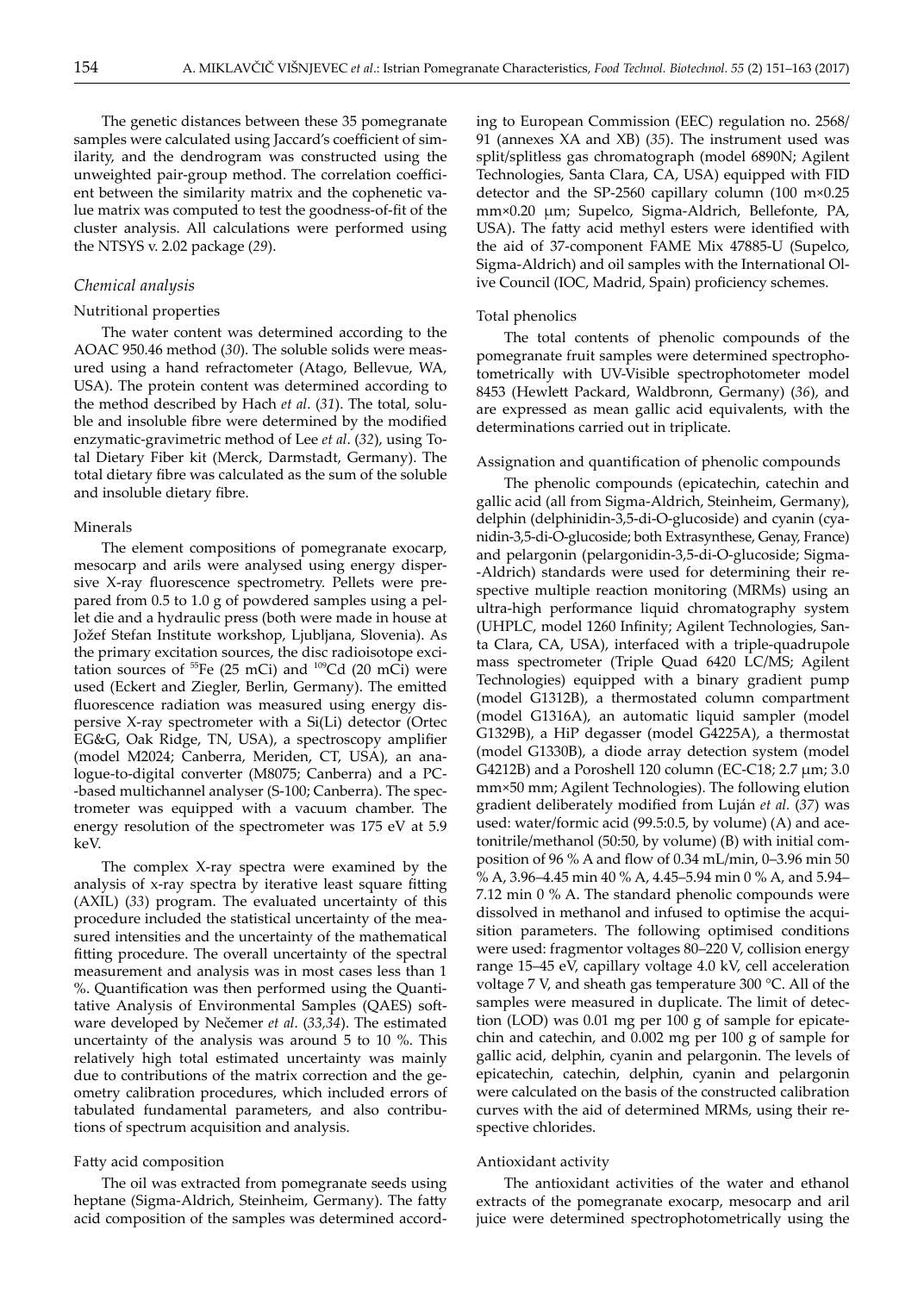2,2-diphenyl-1-picryl-hydrazyl (DPPH• ) reagent (Sigma- -Aldrich, St. Louis, MO, USA) (*38*). Triplicate analyses were performed for each extract, and the procedure was previously described in detail (*38*).

#### *Microbiological analysis*

## Antibacterial activity

The antibacterial activities of the ethanol and water extracts of the pomegranate mesocarp and exocarp were tested against a panel of pathogenic microorganisms, including Gram-positive *Staphylococcus aureus* (ATCC 25923) and *Listeria monocytogenes* (ŽMJ58a), and Gram-negative *Escherichia coli* (ŽMJ370) and *Pseudomonas aeruginosa*  (ŽMJ87) (all clinical isolates). The cultivation/assay media were Mueller–Hinton broth or Mueller–Hinton agar (Oxoid, Hampshire, UK). The minimum inhibitory concentrations (MICs) of the extracts were determined using the broth microdilution method, as previously described (*39*). To indicate respiratory activity, the presence of colour was determined after the addition of 2-*p*-iodophenyl-3-*p*-nitrophenyl-5-phenyltetrazolium chloride (Sigma-Aldrich) (*39*). All of the MIC measurements were carried out in duplicate.

#### Antifungal activity

The antifungal activities of the ethanol extracts of the pomegranate mesocarp and exocarp were tested against eight fungi: *Saprochaete clavata* (EXE 5631), *Candida albicans* (EXE 9382), *Candida parapsilosis* (EXE 9370), *Aureobasidium pullulans* (EXE 3105), *Aspergillus fumigatus* (EXE 8280), *Fusarium dimerum* (EXE 9214), *Exophiala dermatitidis* (EXE 5586) and *Rhodotorula mucilaginosa* (EXE 9762). These tests were carried out according to the reference methods for broth dilution antifungal susceptibility testing of yeast (M27-A3) (*40*) and filamentous fungi (M38- -A2) (*41*). All of the measurements of the MICs were carried out in duplicate.

#### *Statistical analysis*

All of the chemical data were analysed using the Stata 13 SE v. 1.0 software (*42*). The normality of the variable distributions was determined using Shapiro-Wilk tests. Where the data were not normally distributed, Spearman's rank correlations were used for bivariate comparisons. Where logarithmic transformations of the variables conformed to the requirements for a normal distribution, Pearson's correlations were used. Wilcoxon-Mann-Whitney tests were applied for comparisons of two different groups. The level of statistical significance was set to p<0.05.

#### **Results and Discussion**

It is well known that the chemical composition of fruit is influenced by both genetic and environmental (*e.g.* climatological and edaphological) factors. Therefore, the aim of the present study was to determine the genetic variability of the pomegranate germplasm in Istria, and to characterise the plants of different genotypes in relation to their antimicrobial and nutritional properties. The genotypes with the best nutritional properties will be planted in collection orchards for further characterisation while maintaining the same ecological factors.

#### *Genetic characteristics of pomegranate*

The microsatellite primers for the pomegranate DNA genotyping and diversity study were chosen on the basis of previously reported genetic characteristics of loci. The main criteria for locus selection were: the number of amplified alleles per locus, the observed heterozygosity, and the polymorphic information content. The calculated genetic parameters over 12 loci are presented in Table 2. All 12 of these microsatellite markers were polymorphic, which defined a total of 41 alleles in the group of 35

Table 2. Diversity parameters estimated for the microsatellite loci of the pomegranate samples used in this study

| Locus              | Alleles            |                     | Heterozygosity |          | <b>PIC</b> | Null allele            | p-value | Probability          |
|--------------------|--------------------|---------------------|----------------|----------|------------|------------------------|---------|----------------------|
|                    | Number<br>detected | Effective<br>number | Observed       | Expected |            | estimated<br>frequency |         | of identity          |
| ABRII-MP30         | $\overline{2}$     | 1.059               | 0.000          | 0.056    | 0.054      | 0.11488                | 0.0145  | 0.896683             |
| ABRII-MP42         | 2                  | 1.029               | 0.029          | 0.029    | 0.028      | 0.00007                | n.d.    | 0.945656             |
| pg17               | 2                  | 1.724               | 0.314          | 0.426    | 0.332      | 0.08113                | 0.2196  | 0.601000             |
| pg18               | 4                  | 2.110               | 0.543          | 0.534    | 0.474      | 0.01947                | 0.2015  | 0.379825             |
| Pom006             | 5                  | 1.583               | 0.229          | 0.373    | 0.350      | 0.12516                | 0.0093  | 0.453269             |
| Pom <sub>013</sub> | 6                  | 1.744               | 0.400          | 0.433    | 0.402      | 0.04303                | 0.6673  | 0.401221             |
| pg8                | $\overline{2}$     | 1.717               | 0.281          | 0.424    | 0.330      | 0.10424                | 0.0857  | 0.600764             |
| pg10               | $\overline{2}$     | 1.385               | 0.333          | 0.282    | 0.239      | 0.00000                | 0.5588  | 0.637346             |
| PGCT015            | 3                  | 2.127               | 0.618          | 0.538    | 0.472      | 0.00000                | 0.1236  | 0.395991             |
| PGCT088            | 5                  | 3.153               | 0.800          | 0.693    | 0.632      | 0.00000                | 0.3542  | 0.254454             |
| PGCT093A           | 3                  | 2.470               | 0.412          | 0.604    | 0.509      | 0.11355                | 0.0043  | 0.421654             |
| PGCT111            | 5                  | 2.956               | 0.724          | 0.673    | 0.621      | 0.00812                | 0.0783  | 0.236525             |
| Cumulative         | 41                 | n.c.                | n.c.           | n.c.     | n.c.       | n.c.                   | n.c.    | $1.35 \cdot 10^{-4}$ |

PIC=polymorphic information content, p-value=according to the Hardy-Weinberg equilibrium test, n.d.=not determined, n.c.=not calculated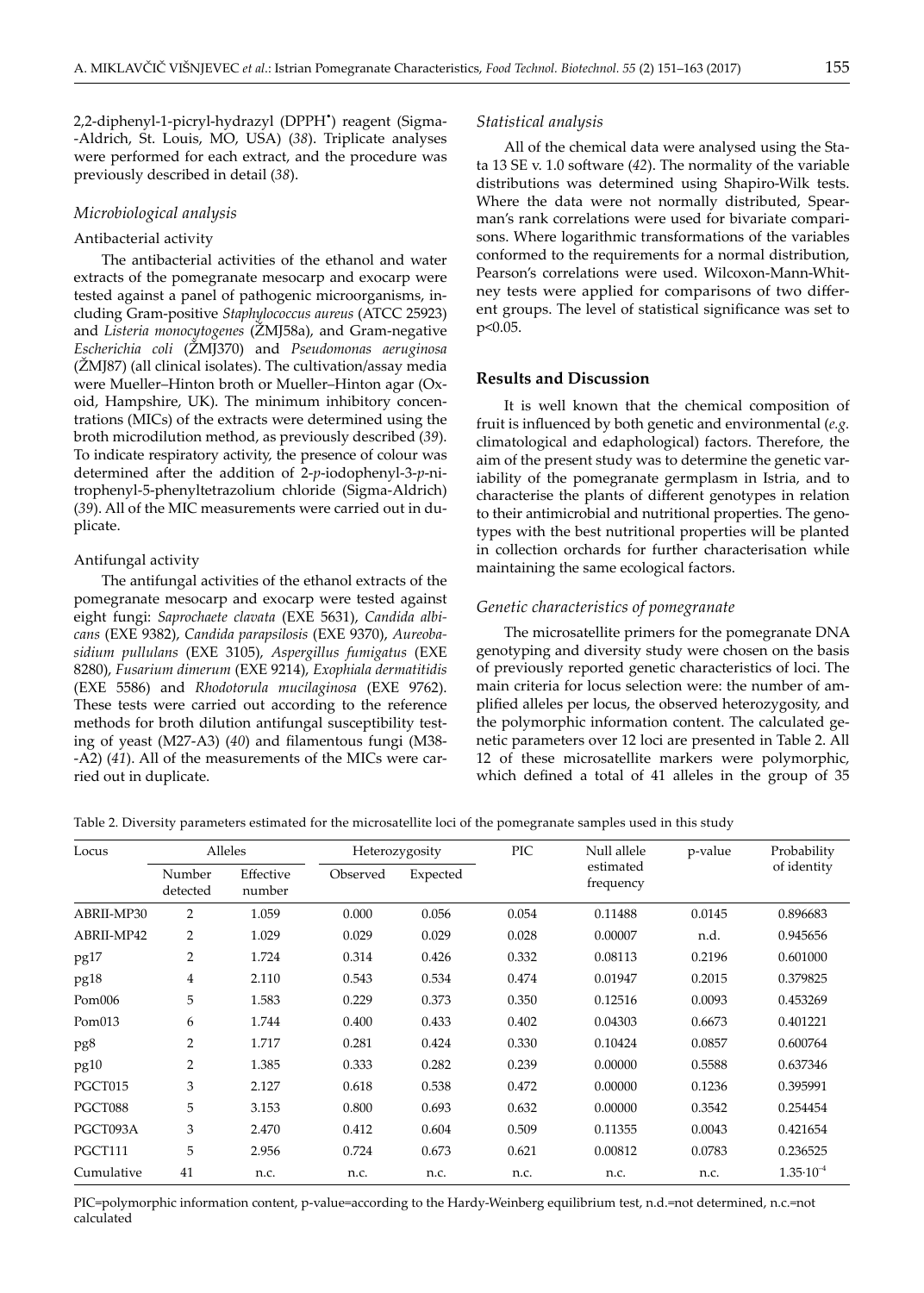pomegranate samples. The number of alleles for each locus varied from 2 (loci ABRII-MP30, ABRII-MP42, pg17, pg8 and pg10) to 6 (locus Pom013), with a mean of 3.41 alleles and a mean of 1.92 effective alleles. Seven unique alleles were found, which were characteristic of five of the pomegranate samples: 'Pg30 wild-type' (allele 172-ABRII- -MP30), 'Unknown Pg28' (alleles 196-ABRII-MP42, 145- -Pom006 and 164-Pom013), 'Modraš wild-type' (allele 183- -pg18), 'Medun' (allele 174-Pom013), and 'Irački ljutunac' (allele 134-PGCT088). The expected heterozygosity varied between 0.029 (ABRII-MP42) and 0.693 (PGCT088), with a mean of 0.422. The highest observed heterozygosity (0.800) was at locus PGCT088, and the lowest (0.000) at locus ABRII-MP30, where no heterozygotes were found. The PIC values ranged from 0.028 (ABRII-MP42) to 0.632 (PGCT088). Out of 12 loci, only three markers (PGCT088, PGCT093A and PGCT111) were classified among the informative loci (PIC>0.5) (*43*). The probability of identical genotypes varied among the loci from approx. 0.236 (PGCT111) to 0.945 (ABRII-MP42), and the common probability of identity calculated for all the loci was  $1.35 \cdot 10^{-4}$ . Most of the used loci (*i.e.* except loci PGCT088 and PGCT111) showed high probability of identity, and were thus less appropriate for discrimination of accessions. Nevertheless, the combination of the used loci allowed discrimination of these pomegranate accessions into 26 different genotype profiles. Identical DNA profiles were observed in eight cases. The results suggest that 'Rumenjaš slatki' and 'Glavaš', and also 'Barski sladun' and 'Barski žuto-narančaste kore', are synonyms. In the case of the identical DNA profiles of 'Valenciana' and 'Unknown Pg44', the identity Pg44 accession from Slovenian Istria was resolved and confirmed as the variety 'Valenciana'.

Interestingly, the values of the genetic parameters calculated in this study were not very similar to those from the previous studies of Hasnaoui *et al.* (*14*), Pirseyedi *et al.* (*15*) and Ebrahimi *et al*. (*16*). The main differences were in the observed and expected heterozygosities and the PIC values, which indicated that the characteristics of the loci were strongly influenced by the diversity and origin of the samples included in the analysis. These previous studies focused on the diversity of accessions from Tunisia (*14,16*) and Iran (*15*). However, similar genetic parameters to the present study were reported by Soriano *et al*. (*7*) for the PGCT primer set. Their study included 11 accessions from five distinct countries, and the number of alleles and calculated PIC values of four primers were similar (PGCT015, PGCT088, PGCT093A and PGCT111). These results suggest the need for careful selection of microsatellite primers for diversity studies of pomegranate, and the existence of very specific germplasm around the Mediterranean basin.

Deviation from the Hardy-Weinberg equilibrium was found at three loci (ABRII-MP30, Pom006 and PGCT-093A). At locus ABRII-MP30, no heterozygotes were found, while locus Pom006 had the excess of one class of homozygotes, and at locus PGCT093A, of two classes of homozygotes.

Jaccard's similarity coefficient was used for the calculation of the genetic distances among pairwise combinations in the set of 35 pomegranate accessions. The dendrogram shown in Fig. 1 was constructed from the genetic similarity data, and the clusters were tested for associations. The cophenetic correlation coefficient was 0.844, which indicated a good fit of the original data to the clustering.

The accessions were clustered into three main groups. The first cluster consisted of eight local accessions of unknown identity plus the varieties 'Rumenjaš slatki', 'Glavaš', 'Slatki rani', 'Dente di Cavallo' and 'Nar'. The second cluster comprised varieties 'Medun', 'Irački ljutunac', 'Barski sladun', 'Barski', 'Domača' and 'Wonderful'. The third cluster included the Spanish varieties 'Valenciana' and 'Mollar de Elche', as well as three local accessions and the wild pomegranate Pg21. The 'wild' accession that was sampled in the natural habitat near Rabac (Croatia) showed the lowest affinity to all of the other samples. Some of the varieties included in the molecular analysis had their origins in the Adriatic region. 'Glavaš' is believed to be a Herzegovinian autochthonous variety, whereas 'Barski sladun' is from Montenegro, and both of these varieties are reported to be commercially interesting, due to their high quality (*44*). Based on the clustering of the samples into the related groups, no connections between the samples according to geographical origin can be defined.

Based on the polymorphic information and their other diversity characteristics, loci pg18, Pom013, PGCT015, PGCT088 and PGCT111 demonstrated suitability and usefulness for Istrian (or in the wider context of the Adriatic region) pomegranate germplasm characterisation and identification. Other loci were less suitable due to low detected numbers of alleles, high values of probability of identity and deviation from the Hardy-Weinberg equilibrium.

Nevertheless, the set of molecular markers used in the present study allowed the first insight into the extent of pomegranate diversity in the region, and 26 different genotypes confirmed the great diversity of the analysed samples.

# *Chemical properties of pomegranate fruit*

The levels of total and individual phenolic compounds, soluble solids, fatty acids, the antioxidant potential and antimicrobial/antifungal characteristics were determined for eight of the pomegranate samples from Istria, which represented six different genotypes (Fig. 1). The mass fractions of protein, ash, dietary fibre and minerals in the samples from exocarp, mesocarp and arils were determined in a single sample, Pg9 (Table 3), with this selection based on the morphological characteristics of the fruit (data not shown).

The protein level on wet mass basis in the arils from sample Pg9 (1.56 g/100 g) was much higher than that of the Turkish 'Hicaz' variety (0.3 g/100 g) (*45*). However, this was comparable with the level in the arils of the 'Wonderful' variety (1.7 g/100 g) (*46*), which is the most widely planted commercial variety in California, USA (*8*). The mass fraction of total lipids on wet mass basis in seeds from the Istrian accessions (2.8 g/100 g) was much higher than in the arils from the 'Wonderful' variety (1.7 g/100 g) (*46*). The content of total dietary fibre on wet mass basis in the arils (3.3 g/100 g) was comparable with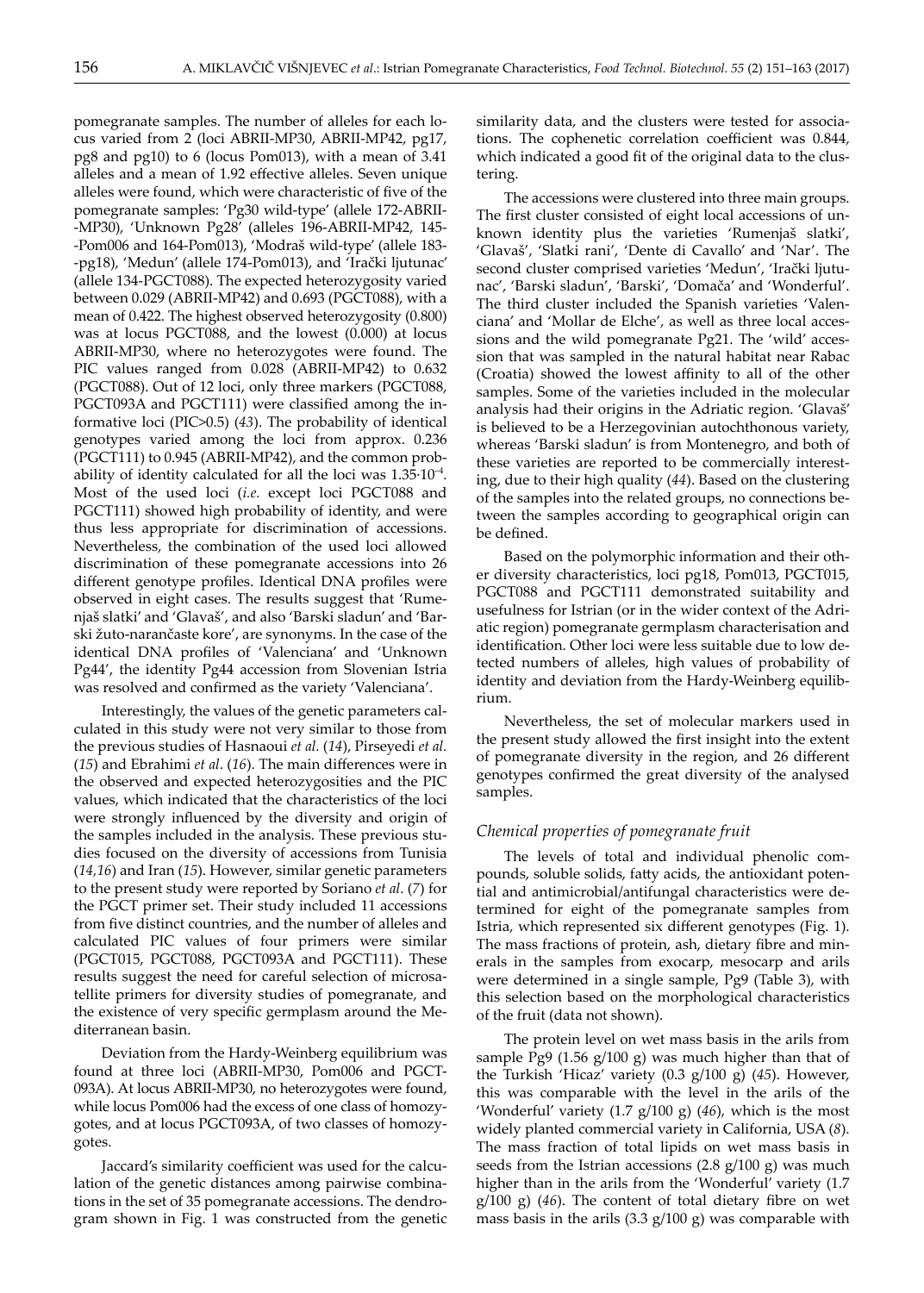

**Fig. 1.** Dendrogram constructed according to the unweighted pair-group method on the basis of the microsatellite data and the calculated Jaccard's similarity coefficients among the 35 pomegranate genotypes, \*genotypes included in the chemical and microbiological analyses

that of the 'Wonderful' variety (4 g/100 g) (*46*). These data indicate that in addition to the geographical position, the genotype has an impact on the biosynthesis pathways of the protein and total lipid contents. However, these data remain to be confirmed through further investigations.

The pomegranate fruit is a good source of minerals (Table 3), especially potassium, which accounts for about 60 % of all of the minerals defined here. The potassium on wet mass basis in the arils (194 mg/100 g, *i.e.* 972 mg/100 g dry mass) is comparable to that in the 'Wonderful' variety (236 mg/100 g) (*46*). The highest potassium levels were in the exocarp samples (336 mg/100 g wet mass, *i.e.* 1460 mg/100 g dry mass). In comparison with the calcium levels on wet mass basis in the exocarp of other varieties that were reported by Fawole and Opara (*47*) such as 'Arakta' (16 mg/100 g), 'Bhawa' (48 mg/100 g), 'Ganesh' (31 mg/100 g), 'Herskawitz' (52 mg/100 g), 'Mollar de Elche' (29 mg/100 g), 'Rubi' (61 mg/100 g) and 'Wonderful' (49 mg/100 g), the level of calcium determined in the pomegranate exocarp from Istria is the highest (133 mg/100 g wet mass, *i.e.* 578 mg/100 g dry mass). One of the reasons for these high levels of calcium might be due to the flysch bedrock, as compositional differences in bedrock can be reflected in plant elemental composition (*48*). Moreover, the iron content determined in the arils from Istria (0.87 mg/100 g wet mass, *i.e.* 4.4 mg/100 g dry mass) was also higher than the levels reported in the literature (0.30 mg (*39*) and 0.56 mg/100 g (*45*)).

The mineral content of fruit depends on genetic factors and pedoclimatic conditions. The pomegranate plants from which the fruits were harvested in the present study were growing wild, with no agricultural practices applied. We hypothesise that the main reason for the differences observed between the varieties will lie in the different pedoclimatic conditions. However, due to the relatively small sample size, further investigations are necessary to confirm these observations and to define the reasons for the elevated levels of calcium and iron in the pomegranate samples from Istria.

In the fatty acid composition of the pomegranate seeds the unsaturated fatty acids (95 %) prevailed (data not shown). Conjugated linolenic acid, which is a collective term for the positional and geometric isomers of octadecatrienoic acid (C18:3), amounted to 78.4 % of all of the fatty acids determined in the pomegranate seed oil. These results are in agreement with the literature (*49–51*). According to Sassano *et al*. (*49*), considering all of the geometric isomers of the determined octadecatrienoic acid, punicic acid is by far the most abundant fatty acid in pomegranate seed oil, as it can amount to 72 % of all of the determined fatty acids.

The total content of phenolic compounds and the antioxidant potential of these different samples of pomegranate grown in Istria are shown in Fig. 2. Here, the total content of phenolic compounds was the lowest in the aril juice samples compared to the exocarp and mesocarp, in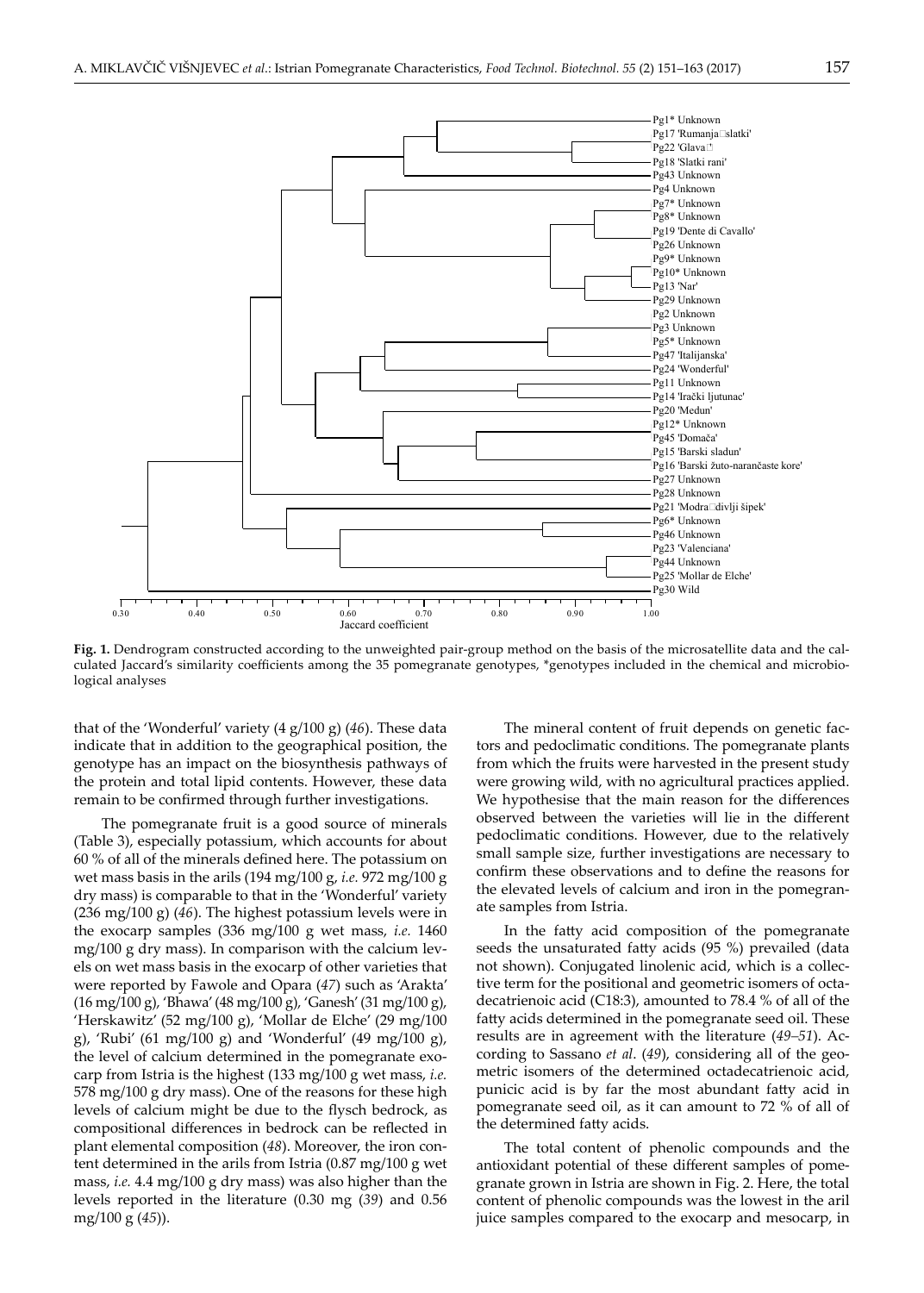| Component               |                           | $w/(g/100 g)^*$       |                                      |
|-------------------------|---------------------------|-----------------------|--------------------------------------|
|                         | Exocarp                   | Mesocarp              | Aril                                 |
| Protein                 | $0.98 + 0.01$             | $0.98 + 0.01$         | 1.56±0.09                            |
| Total lipid             | $<$ LOD                   | $<$ LOD               | $2.8 + 0.1$                          |
| Ash                     | $0.96 \pm 0.01$           | $0.79 \pm 0.01$       | $1.47 \pm 0.01$                      |
| Total dietary fibre     | $7.4 \pm 0.3$             | $4.7 \pm 0.1$         | $3.3 \pm 0.2$                        |
| Insoluble dietary fibre | $5.4 \pm 0.3$             | $3.1 \pm 0.1$         | $3.0 \pm 0.2$                        |
| Soluble fibre           | $1.97 \pm 0.12$           | $1.57 + 0.11$         | $0.29 \pm 0.08$                      |
|                         |                           | $w/(mg/100 g)^{**}$   |                                      |
| Si                      | $<$ LOD                   | $<$ LOD               | $82 + 12$                            |
| P                       | $111 + 10$                | $68 + 7$              | 246±29                               |
| S                       | $36.5 + 4.1$              | $7.10\pm0.00$         | $95 + 11$                            |
| C1                      | 588±36                    | $460 + 28$            | $133 + 15$                           |
| К                       | 1460±89<br>$(336\pm20)^*$ | 1140±69<br>n.c.       | 972±109<br>$(194\pm22)^*$            |
| Ca                      | 578±35<br>$(133\pm8)^*$   | $108.0 + 6.7$<br>n.c. | 34.7±3.9<br>n.c.                     |
| Mn                      | $2.16 \pm 0.00$           | $2.64 \pm 0.00$       | $1.0\pm0.3$                          |
| Fe                      | $7.4 + 1.0$<br>n.c.       | $7.5 + 1.1$<br>n.c.   | $4.4 \pm 0.4$<br>$(0.87 \pm 0.09)^*$ |
| Ni                      | $0.9 \pm 0.3$             | $1.3 \pm 0.4$         | $0.38 \pm 0.00$                      |
| Сu                      | $1.2 \pm 0.2$             | $1.4 \pm 0.3$         | $0.80 \pm 0.09$                      |
| Zn                      | $0.9 \pm 0.2$             | $2.0 \pm 0.3$         | $1.3 \pm 0.1$                        |
| Se                      | $0.27 \pm 0.00$           | $0.50 \pm 0.00$       | $0.08 \pm 0.00$                      |
| Pb                      | $0.9 + 0.2$               | $0.76 \pm 0.00$       | $0.06 \pm 0.03$                      |
| Br                      | $1.7 + 0.2$               | $0.6 + 0.2$           | $0.21 \pm 0.03$                      |
| Rb                      | $1.2 + 0.2$               | $1.9 + 0.4$           | $0.52 \pm 0.07$                      |
| Sr                      | $1.2 + 0.1$               | $0.5 \pm 0.1$         | $0.05 \pm 0.00$                      |
| Mo                      | $0.16 \pm 0.00$           | $0.22 \pm 0.00$       | $0.04 \pm 0.00$                      |

Table 3. Analysis of the exocarp, mesocarp and aril of sample Pg9 (see Table 1)

Data are mean value±standard deviation, \*expressed on wet mass basis, \*\*expressed on dry mass basis, n.c.=not calculated, LOD=limit of detection

both the ethanol and water extracts. The differences in the contents of total phenolic compounds in the extracts of pomegranate exocarp and mesocarp were not statistically significant.

The mass fractions of phenolic compounds (expressed in gallic acid equivalents) in the pomegranate exocarp and mesocarp were on average significantly higher (p<0.005) in the ethanol extracts (23 and 16 mg/g, respectively) than in the water extracts (7.9 and 6.7 mg/g, respectively). This is due to the prevalence of phenolic compounds that are more soluble in polar organic solvents than in an aqueous medium. However, these differences were not seen in the ethanol and water extracts of the aril juice, which is due to the ethanol extraction of the water-based medium of the juice.

It is worth mentioning that the mass fractions of the total phenolic compounds determined in the ethanol extract of the exocarp of sample Pg1 in gallic acid equiva-



**Fig. 2.** Total content of: a and b) phenolic compounds, and c and d) antioxidant potential of: a and c) ethanol, and b and d) water extracts of the eight pomegranate samples (Table 1) from Istria. A, B, C, D, E, F=different genotypes (Fig. 1)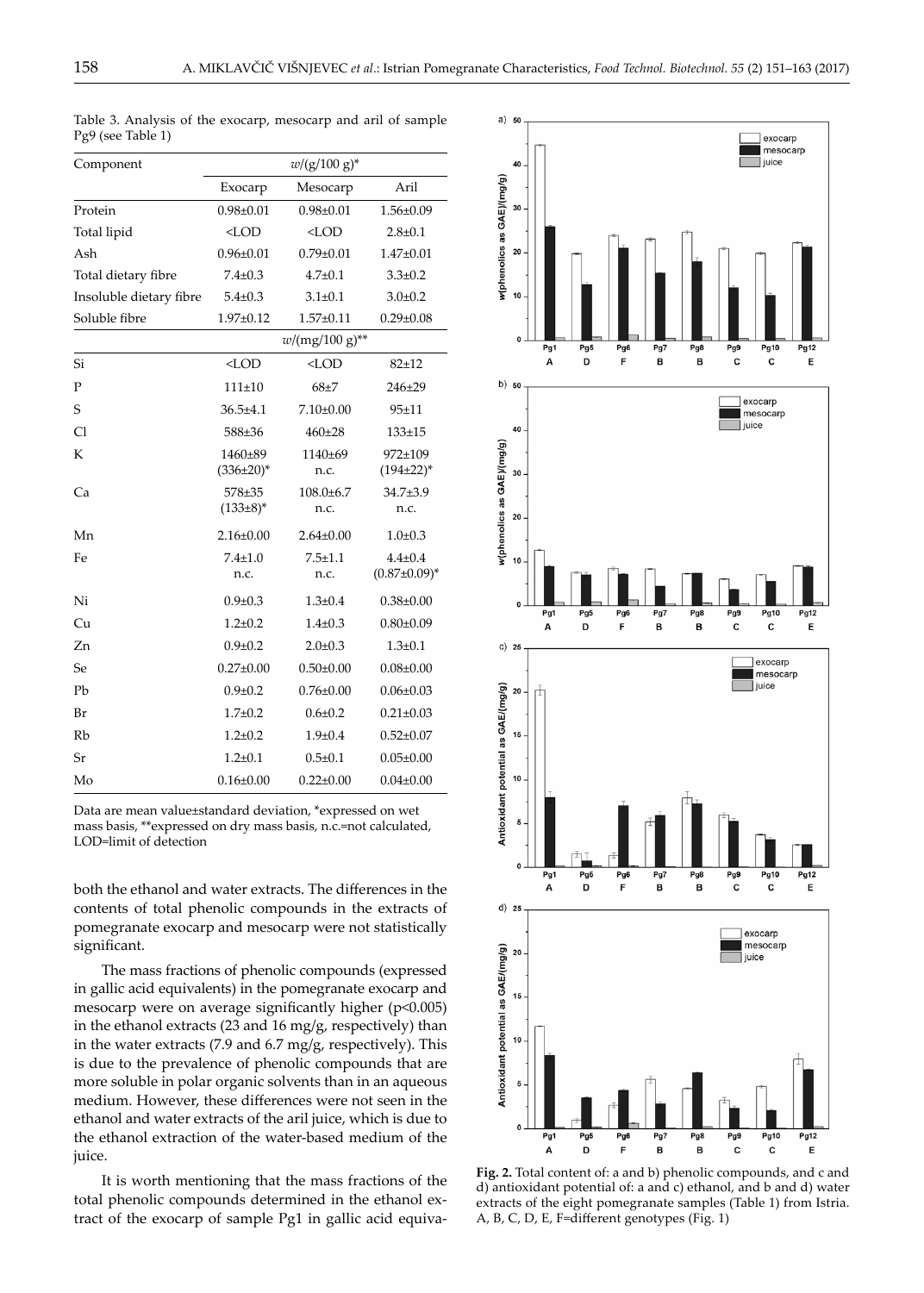lents ((44.6±0.5) mg/g) were particularly high in comparison with the other samples (Fig. 2). This difference might not only be due to the different genotype, but also to different geological and pedological factors. It could also be contributed to different local weather conditions, which might have had an important influence on the mass fractions of phenolic compounds. This difference was not so evident in the samples that underwent the water extraction (Fig. 2).

Different phenolic compounds have different antioxidant, antibacterial and antifungal activities. Therefore, not only were the total contents of the phenolic compounds determined, but also the levels of some of the important individual phenolic compounds that might contribute to the antioxidant, antibacterial and antifungal activities of these ethanol and water extracts. Indeed, exploitation of natural antioxidants, and especially those of plant origin, has greatly increased recently due to the restrictions of the use of synthetic antioxidants that are potentially cancerogenic (*52,53*).

The levels of epicatechin, catechin, gallic acid, delphinidin-3,5-di-O-glucoside, cyanidin-3,5-di-O-glucoside and pelargonidin 3,5-di-O-glucoside were determined in the ethanol and water pomegranate extracts (Table 4) with HPLC-MS/MS. As shown in the table, the levels of epicatechin were the highest in the exocarp, the lowest in the aril juice, and intermediate in the mesocarp in both water and ethanol extracts. The levels of catechin were also the highest in the exocarp, although it was not detected in the aril juice samples. Moreover, the levels of gallic acid were the highest in the exocarp, followed by the mesocarp and aril juice. In most of the samples, the levels of pelargonidin-3,5-di-O-glucoside in the exocarp were higher than in the aril juice. On the other hand, the levels of delphinidin- -3,5-di-O-glucoside and cyanidin-3,5-di-O-glucoside in the aril juice were in most cases higher than in the exocarp samples (Table 4).

From the data given in Table 4, it is evident that the levels of the phenolic compounds were higher in the ethanol extracts than in the water extracts, with the exception of gallic acid. This is in agreement with the data found in this study for the total content of phenolic compounds and the antioxidant potential. Furthermore, among these phenolic compounds, epicatechin generally showed the highest content in both extracts and its levels correlated with those of the total content of phenolic compounds  $(R=0.8, p<0.05)$ . However, there was no correlation between the epicatechin levels and the determined antioxidant potentials. Indeed, the mass fractions of some other specific phenolic compounds that are only found in pomegranate fruit should also be determined, such as punicalin, pedunculagin, and punicalagin, to improve the assessment of the characteristics of the pomegranate from this area.

As for the total content of phenolic compounds in the ethanol extracts of the aril juice, the antioxidant potential expressed in gallic acid equivalents was the lowest in the ethanol aril juice (mean value 0.157 mg/g, minimum 0.048 and maximum 0.576 mg/g) compared to the exocarp (mean value 4.72 mg/g, minimum 1.10 and maximum

 $20.5 \text{ mg/g}$  and mesocarp (mean value 4.82 mg/g, minimum 0.560 and maximum 8.43 mg/g), with these differences showing statistical significance (p<0.005) (Fig. 2). However, the differences in the antioxidant potential of the exocarp and mesocarp extracts were not statistically significant. The antioxidant potential correlated with the total phenolic content ( $R_s$ =0.8, p<0.005), although this correlation was not very strong. The discrepancies between the total phenolic content and the antioxidant potential were probably related to the method used for determination of total phenolic compounds, as it is susceptible to sugars, and to the different antioxidant potentials of the individual phenolic compounds. These data for the aril juice antioxidant potential are in the same range that has been reported for the pomegranate varieties 'Arakta', 'Bhagwa', and 'Ruby' (*47*).

#### *Antibacterial and antifungal activities*

Antibacterial and antifungal activity tests were performed with the ethanol and water extracts of exocarp and mesocarp from the different genotypes (Fig. 1) of pomegranate grown in Istria. These were carried out against *Escherichia coli, Listeria monocytogenes, Pseudomonas aeruginosa, Staphylococcus aureus, Saprochaete clavata, Candida albicans, C. parapsilosis, Aspergillus pullulans, A. fumigatus, Fusarium dimerum*, *Exophiala dermatitidis* and *Rhodotorula mucilaginosa*.

As shown by the MICs in Table 5, the ethanol extracts generally showed higher antibacterial and antifungal activities and were active against more of these species than the water extracts. The positive results of antimicrobial activities against *E. coli*, *L. monocytogenes*, *P. auroginosa*, *S. aureus*, *C. albicans* and *A. fumigatus* are in accordance with the literature (*54–56*). The ethanol extracts of the exocarp and mesocarp showed the lowest MICs against *C. albicans*, *C. parapsilosis*, *R. mucilaginosa*, *E. dermatitidis* and *S. aureus*. The ethanol extracts of the exocarp did not affect the growth of *P. aeruginosa, S. clavata* and *F. dimerum*, while those of the mesocarp did not have any effects on *S. clavata* and *F. dimerum*. The highest antimicrobial activities of the exocarp and mesocarp water extracts were against *S. aureus*, followed by *E. coli.* According to these data, the water extracts have no antifungal properties (Table 5). Comparing the total contents of phenolic compounds and the antioxidant potentials, differences between the pomegranate samples were not noted, with the exception of sample Pg1 (genotype A), which not only had the highest total phenolic content and antioxidant potential, but also showed the best antibacterial and antifungal activities.

#### **Conclusions**

Genetic analysis with microsatellite markers revealed great diversity of pomegranate in Istria. Among the 35 samples, 11 had local denomination, four samples represented varieties known on the European level or wider, and the remaining 12 genotypes were of unknown identity. These results have confirmed the uncontrolled introduction of varieties, and the lack of past investigations supports the belief that there is an underutilisation of this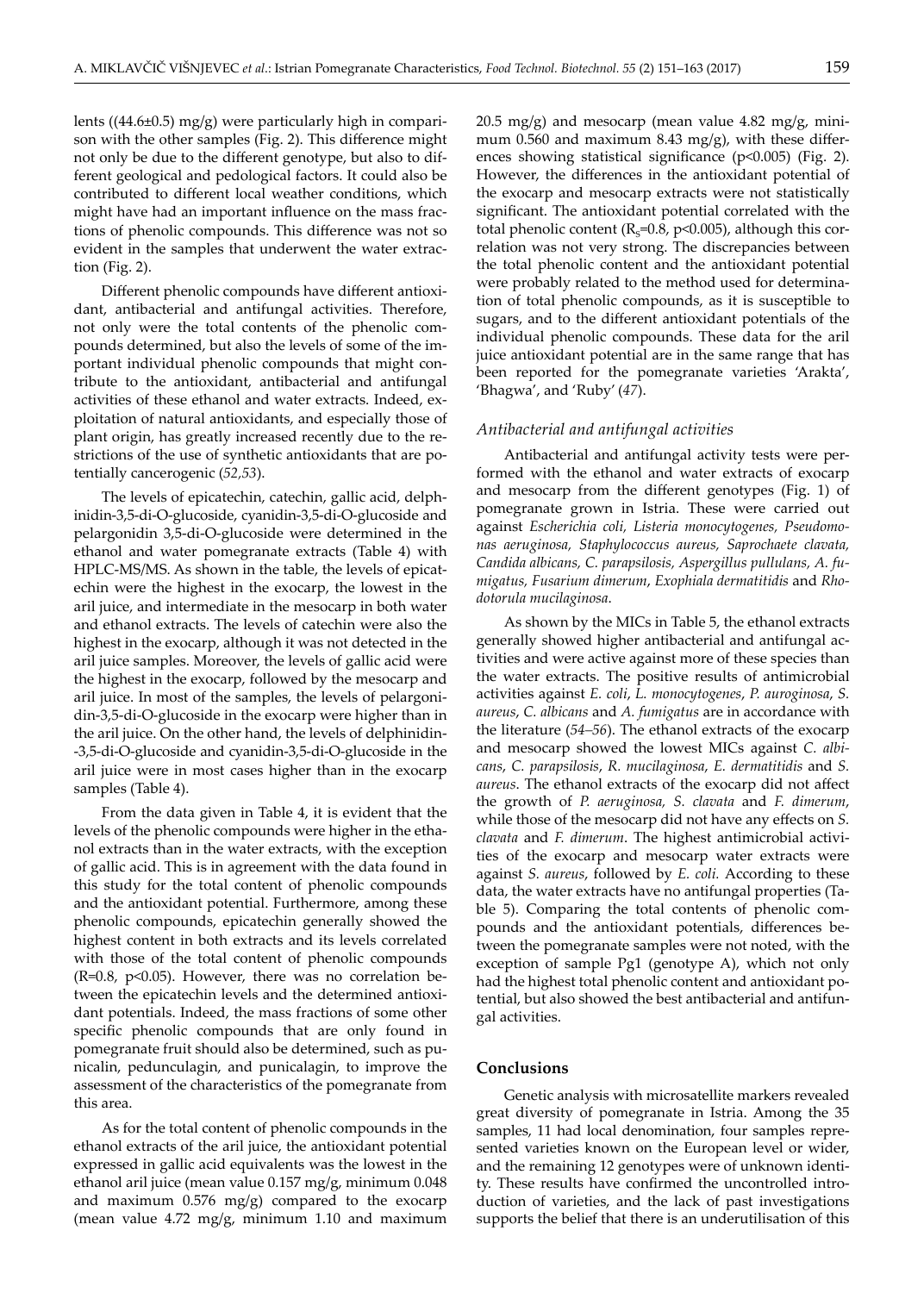|                  | Code | Geno-                             | $w/(mg/100 g)^*$    |                   |                     |                                          |                     |                       |  |  |  |  |
|------------------|------|-----------------------------------|---------------------|-------------------|---------------------|------------------------------------------|---------------------|-----------------------|--|--|--|--|
| Sample<br>source |      | type                              | Epicatechin         | Catechin          | Gallic acid         | Delphinidin-3,5-                         | Cyanidin-3,5-       | Pelargonidin-3,5-     |  |  |  |  |
|                  |      |                                   |                     |                   |                     | -di-O-glucoside                          | -di-O-glucoside     | -di-O-glucoside       |  |  |  |  |
|                  |      |                                   |                     |                   | Ethanol extracts    |                                          |                     |                       |  |  |  |  |
|                  | Pg1  | $6.2{\pm}0.4$<br>$\boldsymbol{A}$ |                     | $2.21 \pm 0.09$   | $0.78 + 0.02$       | $0.119 \pm 0.000$                        | $0.283 \pm 0.001$   | $0.103 \pm 0.002$     |  |  |  |  |
| Exocarp          | Pg5  | $\mathbf D$                       | $10.4 \pm 0.4$      | $4.2 \pm 0.3$     | $0.68 \pm 0.05$     | $0.174 \pm 0.001$                        | $1.87 + 0.06$       | $1.88 \pm 0.01$       |  |  |  |  |
|                  | Pg6  | $\boldsymbol{\mathrm{F}}$         | $11.8 \pm 0.4$      | $4.7 + 0.3$       | $0.487 \pm 0.004$   | $0.283 \pm 0.005$                        | $0.717 + 0.01$      | $0.202 \pm 0.002$     |  |  |  |  |
|                  | Pg7  | B                                 | $3.2 \pm 0.1$       | 1.38±0.04         | $0.40 \pm 0.02$     | $0.128 \pm 0.001$                        | $0.260 \pm 0.007$   | $0.40 \pm 0.02$       |  |  |  |  |
|                  | Pg8  | B                                 | $2.5 \pm 0.1$       | $1.09 \pm 0.07$   | $0.31 \pm 0.01$     | $0.187 + 0.009$                          | $0.302 \pm 0.003$   | $0.32 \pm 0.02$       |  |  |  |  |
|                  | Pg9  | $\mathsf{C}$                      | $9.2 \pm 0.4$       | $3.6 \pm 0.2$     | $0.28 \pm 0.02$     | $0.044 \pm 0.002$                        | $0.440 \pm 0.001$   | $0.19 \pm 0.01$       |  |  |  |  |
|                  | Pg10 | $\mathsf{C}$                      | $2.2 \pm 0.1$       | $0.85 \pm 0.03$   | $0.141 \pm 0.006$   | $0.025 \pm 0.001$                        | $0.106 \pm 0.006$   | $0.144 \pm 0.003$     |  |  |  |  |
|                  | Pg12 | E                                 | $3.2 \pm 0.2$       | $1.3 + 0.1$       | $0.248 \pm 0.005$   | $0.050 \pm 0.001$                        | $0.224 \pm 0.004$   | $0.070 \pm 0.004$     |  |  |  |  |
|                  | Pg1  | $\boldsymbol{A}$                  | $0.70 \pm 0.01$     | $0.28 \pm 0.04$   | $0.233 \pm 0.001$   | n.d.                                     | n.d.                | n.d.                  |  |  |  |  |
|                  | Pg5  | $\mathbf D$                       | $0.41 \pm 0.01$     | $0.08 \pm 0.02$   | $0.127 \pm 0.001$   | n.d.                                     | n.d.                | n.d.                  |  |  |  |  |
|                  | Pg6  | $\mathbf F$                       | $0.47 \pm 0.04$     | $0.11 \pm 0.01$   | $0.051 \pm 0.002$   | n.d.                                     | n.d.                | n.d.                  |  |  |  |  |
| Mesocarp         | Pg7  | B                                 | $0.18 + 0.01$       | $0.059 \pm 0.003$ | $0.0298 \pm 0.0001$ | n.d.                                     | n.d.                | n.d.                  |  |  |  |  |
|                  | Pg8  | B                                 | $0.168 \pm 0.008$   | $0.071 \pm 0.008$ | $0.026 \pm 0.003$   | n.d.                                     | n.d.                | n.d.                  |  |  |  |  |
|                  | Pg9  | $\mathsf{C}$                      | $0.44 \pm 0.06$     | $<$ LOD           | $0.078 \pm 0.004$   | n.d.                                     | n.d.                | n.d.                  |  |  |  |  |
|                  | Pg10 | $\mathsf{C}$                      | $0.225 \pm 0.008$   | $<$ LOD           | $0.0580\pm0.0005$   | n.d.                                     | n.d.                | n.d.                  |  |  |  |  |
|                  | Pg12 | E                                 | $0.49 \pm 0.01$     | $0.2570\pm0.0001$ | $0.150 \pm 0.009$   | n.d.                                     | n.d.                | n.d.                  |  |  |  |  |
|                  | Pg1  | $\boldsymbol{A}$                  | $0.0261 \pm 0.0001$ | $<$ LOD           | $<$ LOD             | $0.37 \pm 0.01$                          | $2.02 \pm 0.08$     | $0.38 + 0.01$         |  |  |  |  |
|                  | Pg5  | D                                 | $0.030 \pm 0.004$   | $<$ LOD           | $<$ LOD             | $1.71 \pm 0.02$                          | $3.65 \pm 0.14$     | $0.81 \pm 0.02$       |  |  |  |  |
|                  | Pg6  | $\rm F$                           | $<$ LOD             | $<$ LOD           | $0.006 \pm 0.001$   | $3.01 \pm 0.02$                          | $4.19 \pm 0.06$     | $0.516 \pm 0.005$     |  |  |  |  |
|                  | Pg7  | B                                 | $<$ LOD             | $<$ LOD           | $0.0024 \pm 0.0001$ | $0.41 \pm 0.01$                          | $0.46 \pm 0.02$     | $0.064 \pm 0.002$     |  |  |  |  |
| Juice            | Pg8  | B                                 | $<$ LOD             | $<$ LOD           | $<$ LOD             | $0.45 \pm 0.01$                          | $0.749 \pm 0.001$   | $0.1044\pm0.0001$     |  |  |  |  |
|                  | Pg9  | $\mathsf{C}$                      | $<$ LOD             | $<$ LOD           | $0.0030 \pm 0.0004$ | $0.482 \pm 0.001$                        | $0.286 \pm 0.003$   | $0.030 \pm 0.001$     |  |  |  |  |
|                  | Pg10 | $\mathsf{C}$                      | $<$ LOD             | $<$ LOD           | $<$ LOD             | $0.99 \pm 0.03$                          | $0.56 \pm 0.01$     | $0.060 \pm 0.002$     |  |  |  |  |
|                  | Pg12 | E                                 | $<$ LOD             | $<$ LOD           | $<$ LOD             | $0.241 \pm 0.003$                        | $0.408 \pm 0.004$   | $0.077 \pm 0.003$     |  |  |  |  |
|                  |      |                                   |                     |                   | Water extracts      |                                          |                     |                       |  |  |  |  |
|                  | Pg1  | $\boldsymbol{A}$                  | $0.195 \pm 0.004$   | $0.41 \pm 0.02$   | $0.552 \pm 0.007$   | $0.0532 \pm 0.0009$                      | $0.0350\pm0.0003$   | $0.033 \pm 0.005$     |  |  |  |  |
|                  | Pg5  | D                                 | $0.307 \pm 0.004$   | $<$ LOD           | $0.851 \pm 0.009$   | $0.034 \pm 0.002$                        | $0.80 \pm 0.01$     | $0.991 \pm 0.008$     |  |  |  |  |
| Exocarp          | Pg6  | $\rm F$                           | $0.316 \pm 0.003$   | $<$ LOD           | $0.50 \pm 0.07$     | $<$ LOD                                  | $0.244 \pm 0.005$   | $0.095 \pm 0.002$     |  |  |  |  |
|                  | Pg7  | B                                 | $0.143 \pm 0.006$   | $<$ LOD           | $0.17 \pm 0.01$     | $<$ LOD                                  | $0.043 \pm 0.002$   | $0.123 \pm 0.005$     |  |  |  |  |
|                  | Pg8  | B                                 | $0.118 \pm 0.006$   | $<$ LOD           | $0.179 \pm 0.007$   | $0.034 \pm 0.002$                        | $0.082 \pm 0.004$   | $0.118 \pm 0.007$     |  |  |  |  |
|                  | Pg9  | $\mathsf{C}$                      | $0.24 \pm 0.05$     | $<$ LOD           | $0.112 \pm 0.005$   | $0.010\pm0.002$                          | $0.042 \pm 0.001$   | $0.032 \pm 0.003$     |  |  |  |  |
|                  | Pg10 | $\mathsf{C}$                      | $0.16 \pm 0.03$     | $<$ LOD           | $0.087 + 0.005$     | $<$ LOD                                  | $0.0274 \pm 0.0008$ | $0.053 \pm 0.001$     |  |  |  |  |
|                  | Pg12 | E                                 | $0.155 \pm 0.002$   | $<$ LOD           | $0.59 \pm 0.03$     | $0.0122 \pm 0.0006$<br>$0.047 \pm 0.003$ |                     | $0.0212 \pm 0.0005$   |  |  |  |  |
|                  | Pg1  | A                                 | $<$ LOD             | $<$ LOD           | $0.146 \pm 0.002$   | n.d.                                     | n.d.                | n.d.                  |  |  |  |  |
|                  | Pg5  | D                                 | $0.082 \pm 0.008$   | $<$ LOD           | $0.72 \pm 0.01$     | n.d.                                     | n.d.                | n.d.                  |  |  |  |  |
|                  | Pg6  | $\boldsymbol{\mathrm{F}}$         | $0.048 \pm 0.009$   | $<$ LOD           | $0.10 \pm 0.01$     | n.d.                                     | n.d.                | n.d.                  |  |  |  |  |
| Mesocarp         | Pg7  | B                                 | $0.035 \pm 0.005$   | $<$ LOD           | $0.0411 \pm 0.0004$ | n.d.                                     | n.d.                | n.d.                  |  |  |  |  |
|                  | Pg8  | B                                 | $0.022 \pm 0.003$   | $<$ LOD           | $0.059 \pm 0.002$   | n.d.                                     | n.d.                | n.d.                  |  |  |  |  |
|                  | Pg9  | $\mathsf C$                       | $0.0250 \pm 0.0007$ | $<$ LOD           | $0.099 \pm 0.002$   | n.d.                                     | n.d.                | n.d.                  |  |  |  |  |
|                  | Pg10 | $\mathsf C$                       | $0.0172 \pm 0.0001$ | $<$ LOD           | $0.044 \pm 0.005$   | n.d.                                     | n.d.                | n.d.                  |  |  |  |  |
|                  | Pg12 | E                                 | $0.061 \pm 0.002$   | $<$ LOD           | $0.109 \pm 0.009$   | n.d.                                     | n.d.                | n.d.                  |  |  |  |  |
|                  | Pg1  | $\boldsymbol{A}$                  | $<$ LOD             | $<$ LOD           | $0.005 \pm 0.002$   | $0.0019 \pm 0.0001$                      | $0.201 \pm 0.001$   | $0.0603 \pm 0.0004$   |  |  |  |  |
|                  | Pg5  | $\mathbf D$                       | $<$ LOD             | $<$ LOD           | $0.010 \pm 0.003$   | $0.0533\pm0.0002$                        | $1.08 \pm 0.03$     | $0.229 \pm 0.004$     |  |  |  |  |
|                  | Pg6  | $\boldsymbol{\mathrm{F}}$         | $<$ LOD             | $<$ LOD           | $0.0018 \pm 0.0001$ | $0.243 \pm 0.006$                        | $0.29 \pm 0.04$     | $0.0270 \pm 0.0001$   |  |  |  |  |
|                  | Pg7  | B                                 | $<$ LOD             | $<$ LOD           | $0.0042 \pm 0.0001$ | $0.000164\pm0.00001$                     | $0.065 \pm 0.003$   | $0.0130\pm0.0003$     |  |  |  |  |
| Juice            | Pg8  | B                                 | $<$ LOD             | $<$ LOD           | $0.0084 \pm 0.0008$ | $0.0017 \pm 0.0002$                      | $0.111 \pm 0.004$   | $0.0206 \pm 0.0001$   |  |  |  |  |
|                  | Pg9  | $\mathsf{C}$                      | $<$ LOD             | $<$ LOD           | $0.0036 \pm 0.0007$ | $0.098 \pm 0.001$                        | $0.078 \pm 0.003$   | $0.0074 \pm 0.0001$   |  |  |  |  |
|                  | Pg10 | $\mathsf{C}$                      | $<$ LOD             | $<$ LOD           | $0.0016 \pm 0.0001$ | $0.100 \pm 0.001$                        | $0.064 \pm 0.003$   | $0.00678 \pm 0.00003$ |  |  |  |  |
|                  | Pg12 | E                                 | $<$ LOD             | $<$ LOD           | $0.0010\pm0.0001$   | $0.00502\pm0.00007$                      | $0.0181 \pm 0.0001$ | $0.0031 \pm 0.0002$   |  |  |  |  |
|                  |      |                                   |                     |                   |                     |                                          |                     |                       |  |  |  |  |

Table 4. Phenolic compounds in the ethanol and water extracts obtained from exocarp, mesocarp, and aril juice of the different unknown varieties

Data are mean value±standard deviation, \*expressed on wet mass basis, LOD=limit of detection, n.d.=not determined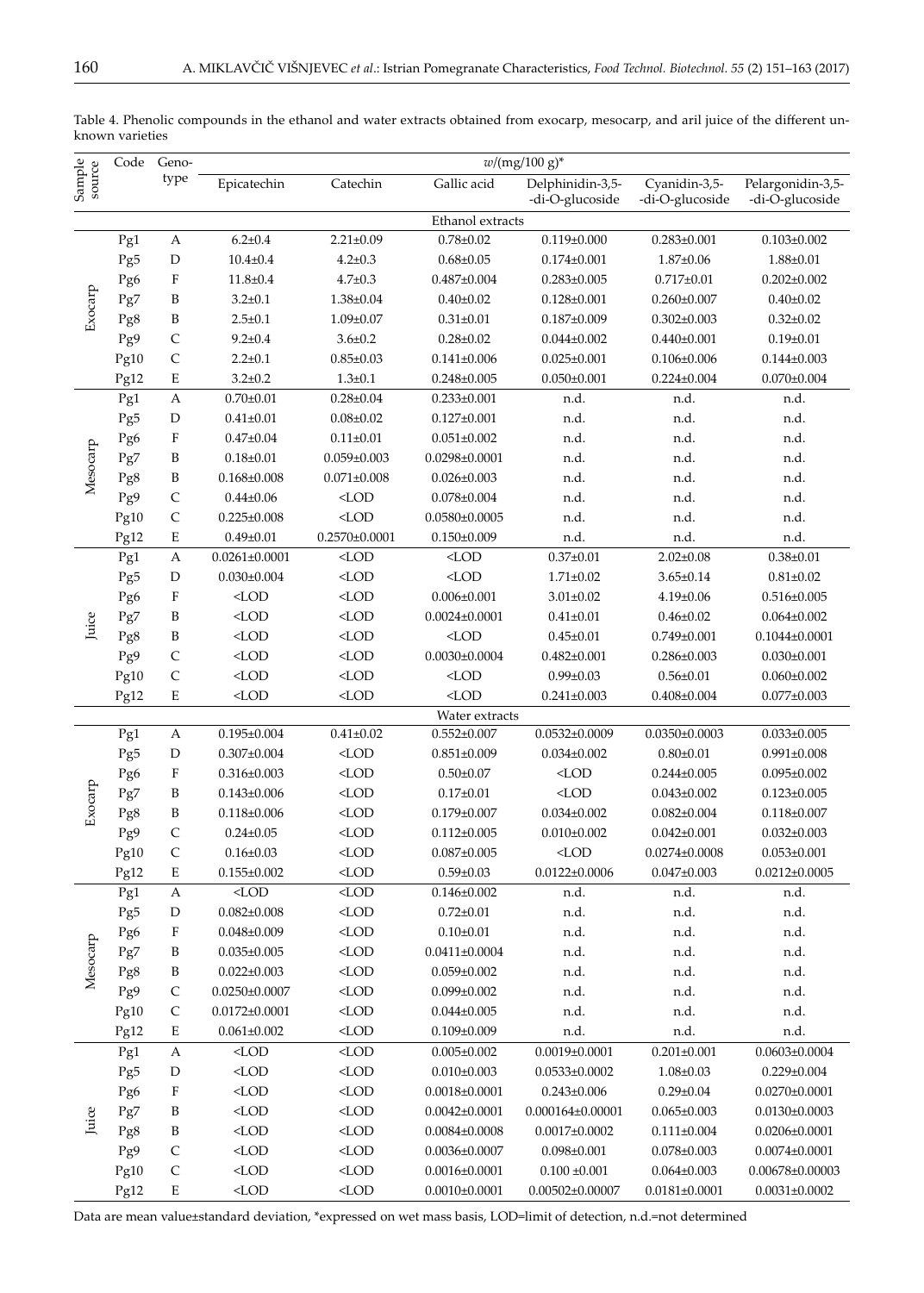|          | Microorganism            | MIC/(mg/mL) |             |            |                  |            |            |             |             |
|----------|--------------------------|-------------|-------------|------------|------------------|------------|------------|-------------|-------------|
| Sample   |                          | Pg1<br>(A)  | Pg5<br>(D)  | Pg6<br>(F) | Pg7<br>(B)       | Pg8<br>(B) | Pg9<br>(C) | Pg10<br>(C) | Pg12<br>(E) |
|          |                          |             |             |            | Ethanol extracts |            |            |             |             |
|          | Escherichia coli         | 1.25        | 2.5         | 2.5        | 2.5              | 2.5        | 2.5        | 2.5         | 2.5         |
|          | Listeria monocytogenes   | 2.5         | 5           | 5          | 5                | 5          | 5          | 5           | 5           |
|          | Pseudomonas aeruginosa   | n.d.        | n.d.        | n.d.       | n.d.             | n.d.       | n.d.       | n.d.        | n.d.        |
|          | Staphylococcus aureus    | 0.156       | 0.312       | 0.312      | 0.312            | 0.312      | 0.312      | 0.312       | 0.312       |
|          | Saprochaete clavata      | n.d.        | n.d.        | n.d.       | n.d.             | n.d.       | n.d.       | n.d.        | n.d.        |
| Exocarp  | Candida albicans         | 0.156       | 0.312       | 0.312      | 0.312            | 0.312      | 0.312      | 0.312       | 0.312       |
|          | Candida parapsilosis     | 0.156       | 0.312       | 0.312      | 0.312            | 0.312      | 0.312      | 0.312       | 0.312       |
|          | Aureobasidium pullulans  | 2.5         | 5           | 5          | 5                | 5          | 5          | 5           | 5           |
|          | Aspergillus fumigatus    | 1.25        | 2.5         | 2.5        | 2.5              | 2.5        | 2.5        | 2.5         | 2.5         |
|          | Fusarium dimerum         | n.d.        | n.d.        | n.d.       | n.d.             | n.d.       | n.d.       | n.d.        | n.d.        |
|          | Exophiala dermatitidis   | 0.312       | 1.25        | 0.625      | 0.625            | 0.625      | 0.625      | 0.625       | 0.625       |
|          | Rhodotorula mucilaginosa | 0.156       | 0.312       | 0.312      | 0.312            | 0.312      | 0.312      | 0.312       | 0.312       |
|          | Escherichia coli         | 2.5         | 5           | 5          | 5                | 5          | 5          | 5           | 2.5         |
|          | Listeria monocytogenes   | 5           | 10          | 10         | 10               | 10         | 10         | 10          | 10          |
|          | Pseudomonas aeruginosa   | 10          | 10          | 5          | 10               | 10         | 10         | 10          | 5           |
|          | Staphylococcus aureus    | 0.312       | 1.25        | 0.625      | 0.625            | 0.625      | 1.25       | 0.625       | 0.312       |
|          | Saprochaete clavata      | n.d.        | n.d.        | n.d.       | n.d.             | n.d.       | n.d.       | n.d.        | n.d.        |
|          | Candida albicans         | 0.312       | 0.625       | 0.625      | 0.625            | 0.625      | 0.625      | 0.625       | 0.625       |
| Mesocarp | Candida parapsilosis     | 0.156       | 0.312       | 0.312      | 0.312            | 0.312      | 0.312      | 0.312       | 0.156       |
|          | Aureobasidium pullulans  | 5           | 10          | 10         | 10               | 10         | 10         | 10          | 5           |
|          | Aspergillus fumigatus    | 2.5         | 5           | 5          | 5                | 5          | 5          | 5           | 1.25        |
|          | Fusarium dimerum         | n.d.        | n.d.        | n.d.       | n.d.             | n.d.       | n.d.       | n.d.        | n.d.        |
|          | Exophiala dermatitidis   | 0.625       | 1.25        | 0.625      | 1.25             | 1.25       | 1.25       | 1.25        | 0.625       |
|          | Rhodotorula mucilaginosa | 0.156       | 0.312       | 0.312      | 0.312            | 0.312      | 0.312      | 0.312       | 0.156       |
|          |                          |             |             |            | Water extracts   |            |            |             |             |
|          | Escherichia coli         | 2.5         | $\mathbf 5$ | 5          | 5                | 5          | 5          | 5           | 5           |
| Exocarp  | Listeria monocytogenes   | 5           | 10          | 10         | 10               | 10         | 10         | 10          | 10          |
|          | Pseudomonas aeruginosa   | 10          | n.d.        | n.d.       | n.d.             | n.d.       | n.d.       | n.d.        | n.d.        |
|          | Staphylococcus aureus    | 0.625       | 1.25        | 1.25       | 1.25             | 1.25       | 1.25       | 1.25        | 1.25        |
|          | Escherichia coli         | 2.5         | 5           | 5          | 5                | 5          | 5          | 5           | 2.5         |
|          | Listeria monocytogenes   | 10          | n.d.        | 10         | n.d.             | n.d.       | n.d.       | n.d.        | 10          |
| Mesocarp | Pseudomonas aeruginosa   | n.d.        | n.d.        | 10         | n.d.             | n.d.       | n.d.       | n.d.        | 10          |
|          | Staphylococcus aureus    | 0.625       | 1.25        | 1.25       | 1.25             | 1.25       | 2.5        | 1.25        | 0.625       |

Table 5. Antibacterial and antifungal activities (MIC) of the ethanol and water extracts of exocarp and mesocarp according to the sample and genotype (A, B, C, D, E and F) of the pomegranate grown in Istria

MIC=minimum inhibitory concentration, n.d.=not determined

fruit species in the region. Genetic parameters obtained with fingerprinting analysis of a set of pomegranate genotypes revealed the five most informative microsatellites (pg18, Pom013, PGCT015, PGCT088 and PGCT111), which could be recommended as a standard set for further investigations of germplasm from the East Adriatic region.

In this study, preliminary results of mass fractions of proteins, ash, dietary fibre and minerals in arils, exocarp and mesocarp of pomegranate fruit were obtained. Elevated levels of calcium were found in pomegranate exocarp. However, more data is needed to confirm these observations. Our study confirmed that the prevailing acid in pomegranate seeds was conjugated linolenic acid. Total content of phenolic compounds was higher in ethanol extracts than in water extracts of pomegranate mesocarp and exocarp. Total mass fractions of phenolic compounds (expressed in gallic acid equivalents) and antioxidant potential were much lower in juice extracts. The total mass fractions of phenolic compounds, antioxidant potential and antimicrobial activity were higher in sample Pg1 than in other samples. Therefore, further genetic characterisation and chemical analysis of Pg1 should be performed. In regard to individual phenolic compounds, epicatechin, catechin and gallic acid were determined in water and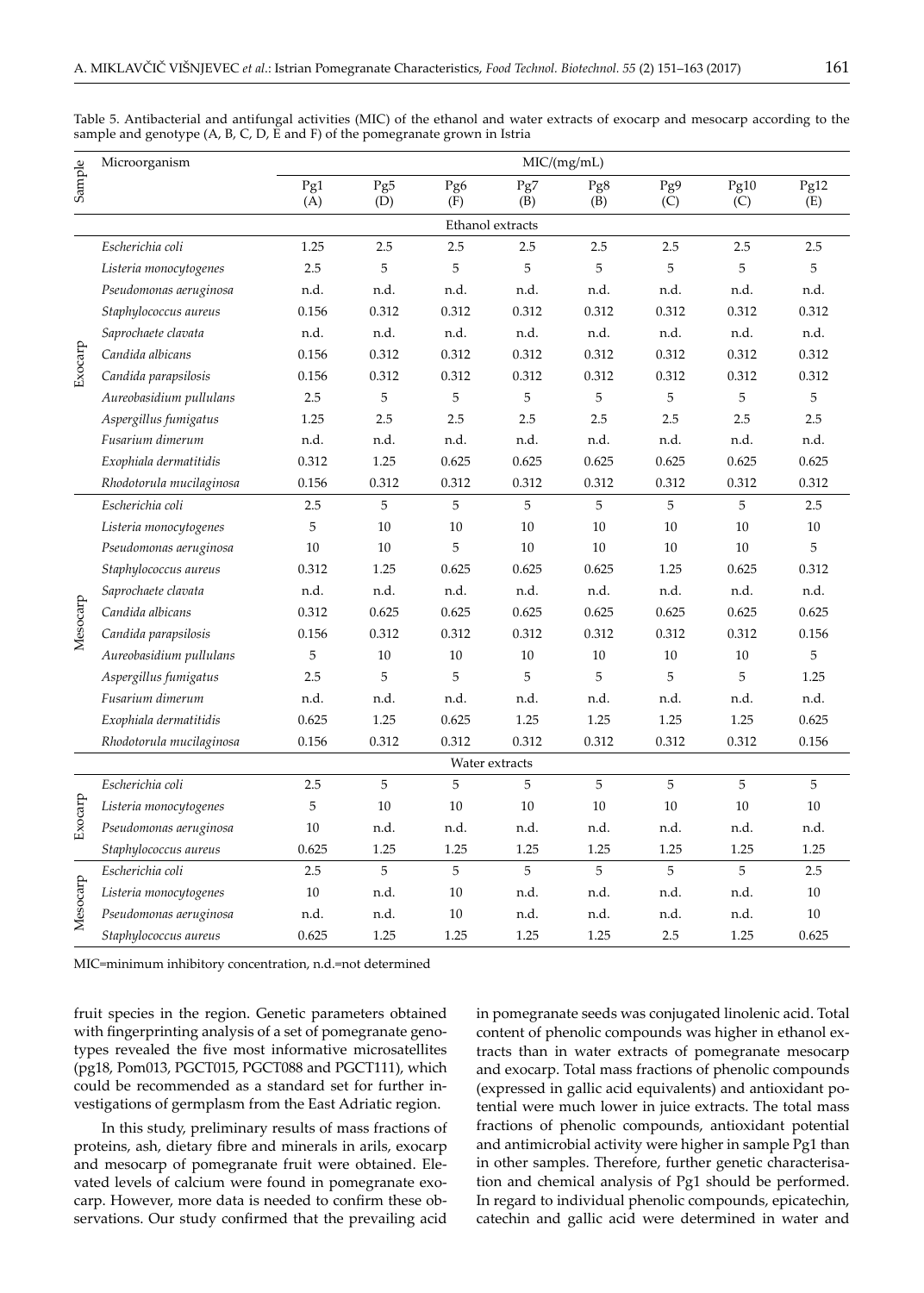ethanol extracts of all three fractions. Delphinidin-3,5-di- -O-glucoside, cyanidin-3,5-di-O-glucoside and pelargonidin-3,5-di-O-glucoside were determined in ethanol and water extracts of pomegranate juice and exocarp. Our data suggest that the ethanol extracts of pomegranate exocarp and mesocarp are the most efficient against *Candida albicans*, *Candida parapsilosis*, *Rhodontula mucilaginosa*, *Exophiala dermatitidis* and *Staphylococcus aureus* and water extracts of pomegranate exocarp and mesocarp are most efficient against *S. aureus*, followed by *Escherichia coli.* The ethanol extracts have in general much higher antibacterial and antifungal activity and are active against more species than the water extracts, which corresponds with their higher content of phenolic compounds.

### *Acknowledgements*

The project was partially financed by the EU Funds for Regional Development (SI-HR-3-2-001) and the Government Office for Development and European Cohesion Policy, Slovenia. We thank anonymous referees and the editor for valuable suggestions.

# **References**

 *1.* Kaczmarska E, Gawroński J, Dyduch-Siemińska M, Najda A, Marecki W, Żebrowska J. Genetic diversity and chemical characterization of selected Polish and Russian cultivars and clones of blue honeysuckle (Lonicera caerulea). Turk J Agric For. 2015;39:394–402.

https://doi.org/10.3906/tar-1404-149

- *2*. Mlček J, Valšíková M, Družbíková H, Ryant P, Juríková T, Sochor J, Borkovcová M*.* The antioxidant capacity and macroelement content of several onion cultivars. Turk J Agric For. 2015;39:999–1004. https://doi.org/10.3906/tar-1501-71
- *3*. İpek A, Yılmaz K, Sıkıcı P, Tangu NA, Öz AT, Bayraktar M, et al. SNP discovery by GBS in olive and the construction of a high-density genetic linkage map. Biochem Genet. 2016;54: 313–25.

https://doi.org/10.1007/s10528-016-9721-5

- *4*. Tsou C, Li L, Vijayan K. The intra-familial relationships of Pentaphylacaceae s.l. as revealed by DNA sequence analysis. Biochem Genet. 2016;54:270–82. https://doi.org/10.1007/s10528-016-9717-1
- *5.* Integrated Taxonomic Information System (ITIS). 2015. Available from: https://www.itis.gov/servlet/SingleRpt/SingleRpt? search\_topic=TSN&search\_value=27074.
- *6.* Stover E, Mercure EW. The pomegranate: a new look at the fruit of paradise. HortScience. 2007;42:1088–92.
- *7.* Soriano JM, Zuriaga E, Rubio P, Llácer G, Infante R, Badenes ML. Development and characterization of microsatellite markers in pomegranate (Punica granatum L.). Mol Breeding. 2011;27:119–28.

https://doi.org/10.1007/s11032-010-9511-4

 *8.* Holland D, Hatib K, Bar-Ya'akov I. Pomegranate: botany, horticulture, breeding. In: Janick J, editor. Horticultural Reviews, vol. 35. Hoboken, NJ, USA: John Wiley & Sons, Inc.; 2009. pp. 127–91.

https://doi.org/10.1002/9780470593776.ch2

- *9.* Gumienna M, Szwengiel A, Górna B. Bioactive components of pomegranate fruit and their transformation by fermentation processes. Eur Food Res Technol. 2016;242:631–40. https://doi.org/10.1007/s00217-015-2582-z
- *10.* Viuda-Martos M, Fernández-López J, Pérez-Álvarez JA. Pomegranate and its many functional components as related

to human health: a review. Compr Rev Food Sci Food Saf. 2010;9:635–54.

https://doi.org/10.1111/j.1541-4337.2010.00131.x

- *11.* Williams JT, Haq N. Global research on underutilized crops. An assessment of current activities and proposals for enhanced cooperation. Southampton, UK: International Centre for Underutilised Crops (ICUC); 2000.
- *12.* Nafees M, Jaskani MJ, Ahmed S, Awan FS. Morpho-molecular characterization and phylogenetic relationship in pomegranate germplasm of Pakistan. Pak J Agri Sci. 2005;52:97– 106.
- *13.* Curró S, Caruso M, Distefano G, Gentile A, La Malfa S. New microsatellite loci for pomegranate, Punica granatum (Lythraceae). Am J Bot. 2010;97:e58–60. https://doi.org/10.3732/ajb.1000143
- *14.* Hasnaoui N, Buonamici A, Sebastiani F, Mars M, Trifi M, Vendramin GG. Development and characterization of SSR markers for pomegranate (Punica granatum L.) using an enriched library. Conservation Genet Resour. 2010;2:283–5. https://doi.org/10.1007/s12686-010-9191-8
- *15.* Pirseyedi SM, Valizadehghan S, Mardi M, Ghaffari MR, Mahmoodi P, Zahravi M, et al. Isolation and characterization of novel microsatellite markers in pomegranate (Punica granatum L.). Int J Mol Sci. 2010;11:2010–6. https://doi.org/10.3390/ijms11052010
- *16*. Ebrahimi S, Sayed-Tabatabaei BE, Sharifnabi B. Microsatellite isolation and characterization in pomegranate (Punica granatum L.). Iran J Biotechnol. 2010;8:156–63.
- *17.* Hasnaoui N, Buonamici A, Sebastiani F, Mars M, Zhang D, Vendramin GG. Molecular genetic diversity of Punica granatum L. (pomegranate) as revealed by microsatellite DNA markers (SSR). Gene. 2012;493:105–12. https://doi.org/10.1016/j.gene.2011.11.012
- *18*. Ogrin D. The climate in the Slovene Istria. Koper, Slovenia: Knjižnica Annales; 1995 (in Slovenian).
- *19.* Ozgen M, Durgaç C, Serçe SM, Kaya C. Chemical and antioxidant properties of pomegranate cultivars grown in the Mediterranean region of Turkey. Food Chem. 2008;111:703– 6.

https://doi.org/10.1016/j.foodchem.2008.04.043

*20.* Japelaghi RH, Haddad R, Garossi GA. Rapid and efficient isolation of high quality nucleic acids from plant tissue rich in polyphenols and polysaccharides. Mol Biotechnol. 2011; 49:129–37.

https://doi.org/10.1007/s12033-011-9384-8

- *21.* Schuelke M. An economic method for the fluorescent labelling of PCR fragments. Nat Biotechnol. 2000;18:233–4. https://doi.org/10.1038/72708
- *22.* Kalinowski ST, Taper ML, Marshall TC. Revising how the computer program CERVUS accommodates genotyping error increases success in paternity assignment. Mol Ecol*.* 2007; 16:1099–106.

https://doi.org/10.1111/j.1365-294X.2007.03089.x

- *23.* Wagner HW, Sefc KM. IDENTITY v. 1.0. Vienna, Austria: Centre for Applied Genetics, University of Agricultural Sciences; 1999.
- *24.* Chapuis MP, Estoup A. Microsatellite null alleles and estimation of population differentiation. Mol Biol Evol. 2007;24: 621–31.

https://doi.org/10.1093/molbev/msl191

*25.* Raymond M, Rousset F. GENEPOP v. 1.2: population genetics software for exact tests and ecumenicism. J Hered. 1995; 86:248–9.

https://doi.org/10.1093/oxfordjournals.jhered.a111573

*26.* Rousset F. GENEPOP'007: a complete reimplementation of the GENEPOP software for Windows and Linux. Mol Ecol